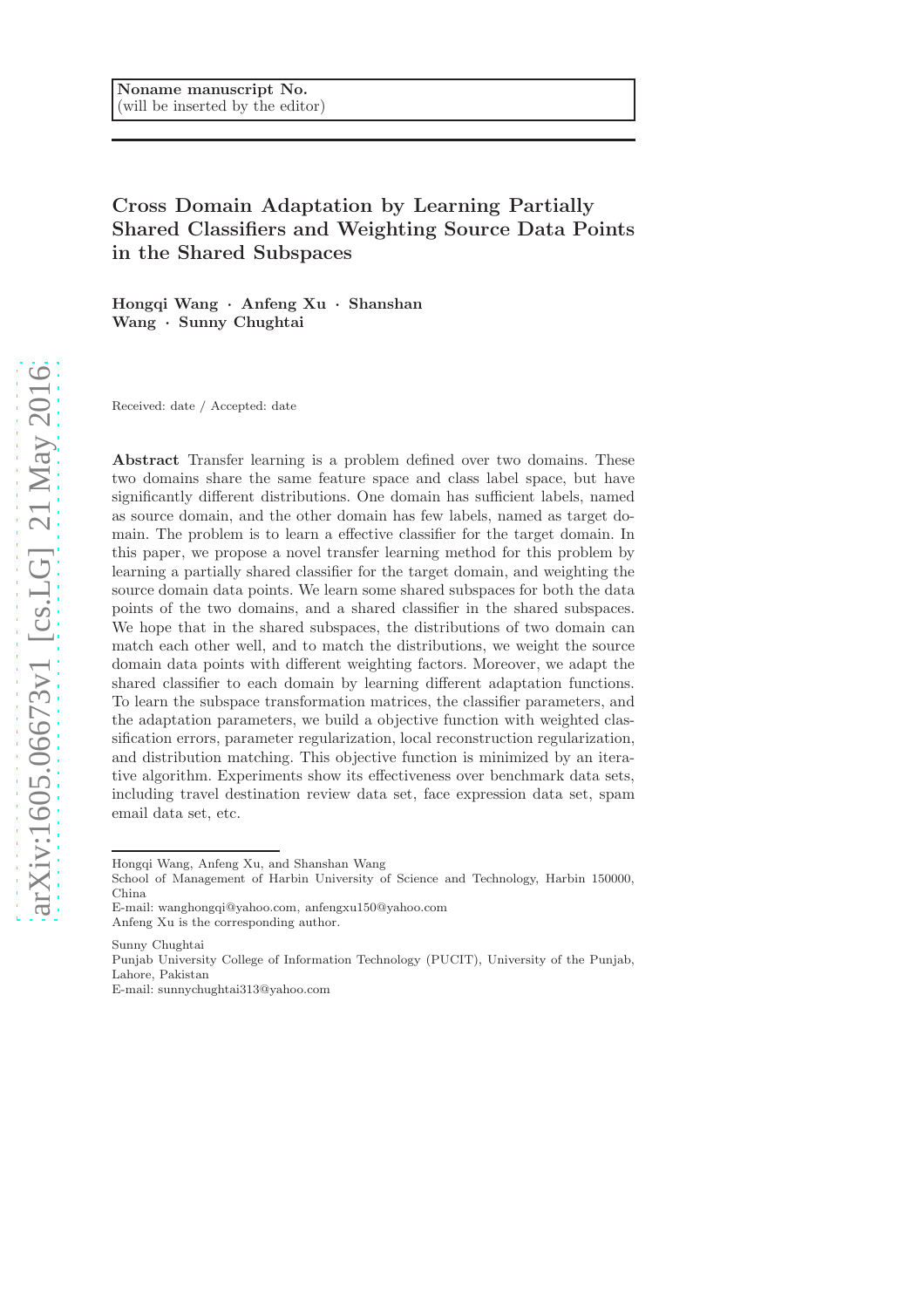Keywords Transfer Learning · Subspace Learning · Distribution Matching · Weighted Mean · Travel Destination Review

# 1 Introduction

In this paper, we study the problem of transfer learning. This problem is defined over two domains, which is a source domain and a target domain. In the source domain, there are sufficient labeled data points. In the target domain, only a small number of data points are labeled. To learn a effective classifier for the target domain, we need the help of the source domain. However, the source domain and target domain have significantly different distributions, although they share the same feature and label space. Transfer learning, or named as cross domain adaptation, aims to fill the gap between the two domains to provide sufficient data for the target domain learning problem [\[7,](#page-20-0)[19,](#page-20-1)[18,](#page-20-2)[27,](#page-21-0)[28,](#page-21-1) [20\]](#page-20-3).

Example. For example, in the problem of face expression, we want to train a classifiers for images of face to recognize the expression of this face. To this end, we can label the images of a training face image set of one individual, and when the images of anther individual appears, we can only label a few of his/her images, and training the classifier using the data of both individuals. The first individual is considered as a source domain, and the new individual is considered as target domain. The target domain has only a few labeled images while all the images of the source domain are labeled. Moreover, it is obvious that the distributions of these two individuals are different. Thus it is necessary to fill this gap for the learning from the two domains.

### <span id="page-1-0"></span>1.1 Existing Works and Their Shortages

There are plenty of works proposed to solve this problem, but they have some limitations. We discuss them as follows.

- Chen et al. [\[2\]](#page-19-0) proposed a transfer learning framework for the adaptation of text mining models which is based on low-rank shared concept space. It minimize the gap between the distributions of the two domains, and meanwhile minimize the classification errors over the source domain. This method performs the domain adaptation over both the linear and kernel space of the features.
- Chu et al. [\[3\]](#page-19-1) proposed a transductive learning model, which is called selective transfer machine, for the problem of face expression recognition. This method tries to attenuate the person-specific biases of face expressions by personalizing the face expression classifiers. It solve this problem by jointly learning the source domain classifier and selecting the source domain data points for the learning problem. The selected source domain data points are assumed to be the most relevant data points to the target domain.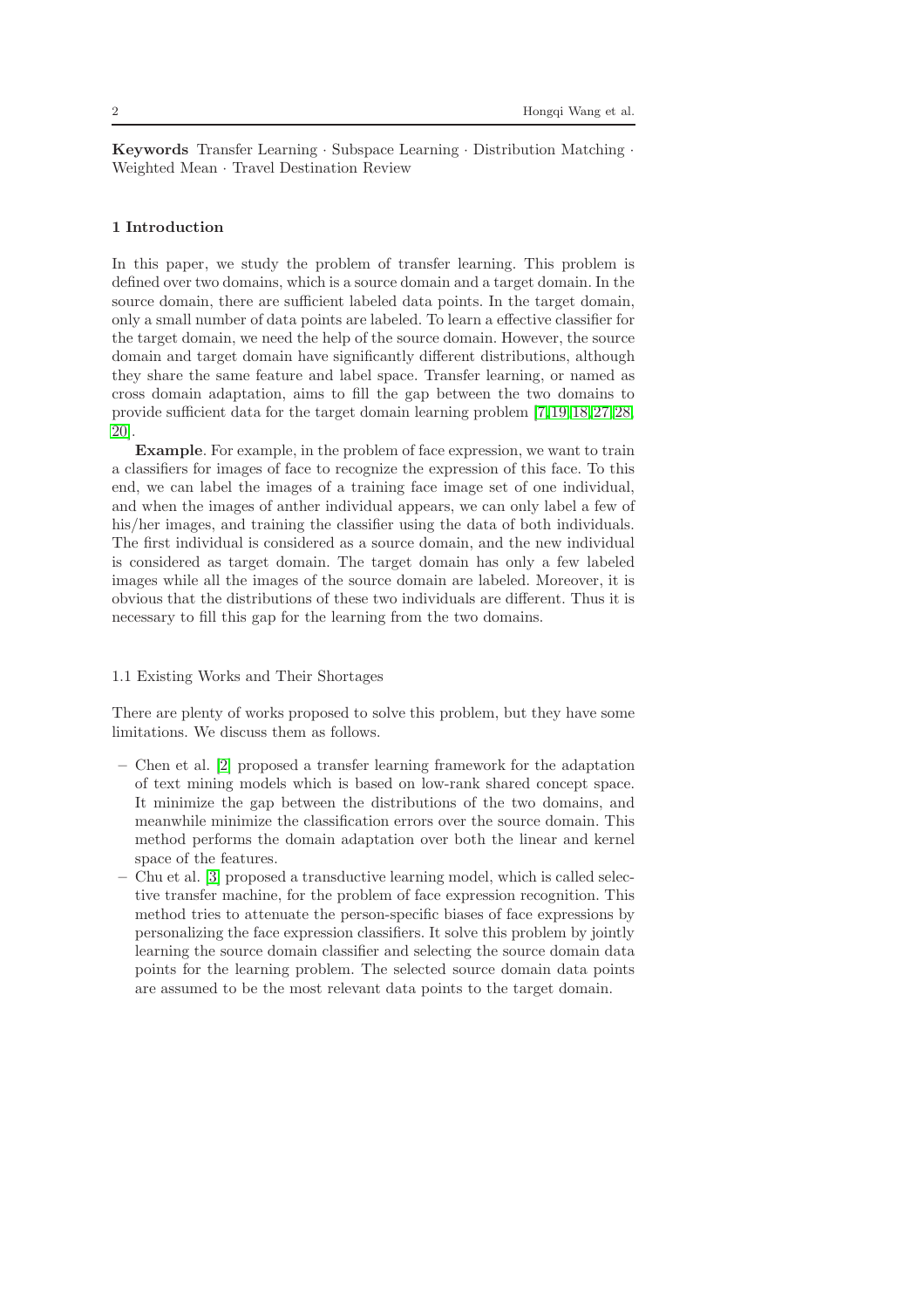- Ma et al. [\[16\]](#page-20-4) proposed a transfer learning which can adapt knowledge from a source domain to a target domain, and can handle the features of the source and target domains which are partially different. The proposed framework minimizes the classification errors of the partially different features over both the source and target domains, while also hopes the classification results of the complete features of the target domain and the that of the features shared by the source domain can be consistent. Meanwhile the  $\ell_{2,p}$  norm of the matrix of parameters of source and target domains are minimize so that the shared features of both domain can be jointly selected.
- Xiao and Guo [\[25\]](#page-20-5) proposed a transfer learning method to handle the domain adaptation problem with completed feature spaces for the source and target domains. This method is based on the learning of classifiers of the source domain and the mapping of the target domain data points to the source domain. The mapping is conducted by the kernel matching of the kernel matrix of the two domains. The mapping of the kernel matrices is based on the Hilbert Schmidt Independence Criterion.
- Li et al. [\[8\]](#page-20-6) proposed method for the heterogeneous domain adaptation problem. In this transfer learning problem, the features from the source and target domains can also be different. To handle different feature spaces, two different projection matrices are applied to them, so that they can be mapped to a shared subspace. Moreover, a new features mapping method is proposed for each domain, and the data points are augmented with the transformed features and the original features. Furthermore, the support vector machine framework is employed to learn the transformation matrices and the classifier parameters.

The shortages of these works paper are of three folds.

- Some methods ignore the label information of the target domain, which is critical for the learning of the target domain. Works of Chen et al. [\[2\]](#page-19-0) and Chu et al. [\[3\]](#page-19-1) do not use the labels of the target domain data points. Without using the target domain label information, only minimizing the gap of distributions between the two domains cannot guarantee the learned classifier not over-fitting to the source domain.
- Some works also ignore the local connection of the data points of both source and target domain. The learning is performed over the data points independently. However, researches of manifold learning showed that it is important to explore the local connections between the data points when the classifier is learned. Among all the methods mentioned above, only the work of Xiao and Guo [\[25\]](#page-20-5) uses the local connection information to regularize the learning of the classifiers.
- Some works ignore the differences of the source domain data points for the learning problem of target domain. It treats all the source domain data points evenly. However, we observed that actually different source domain data points paly different roles in the learning of target domain classifier. Only the work of Chu et al. [\[3\]](#page-19-1) select the source domain data points for the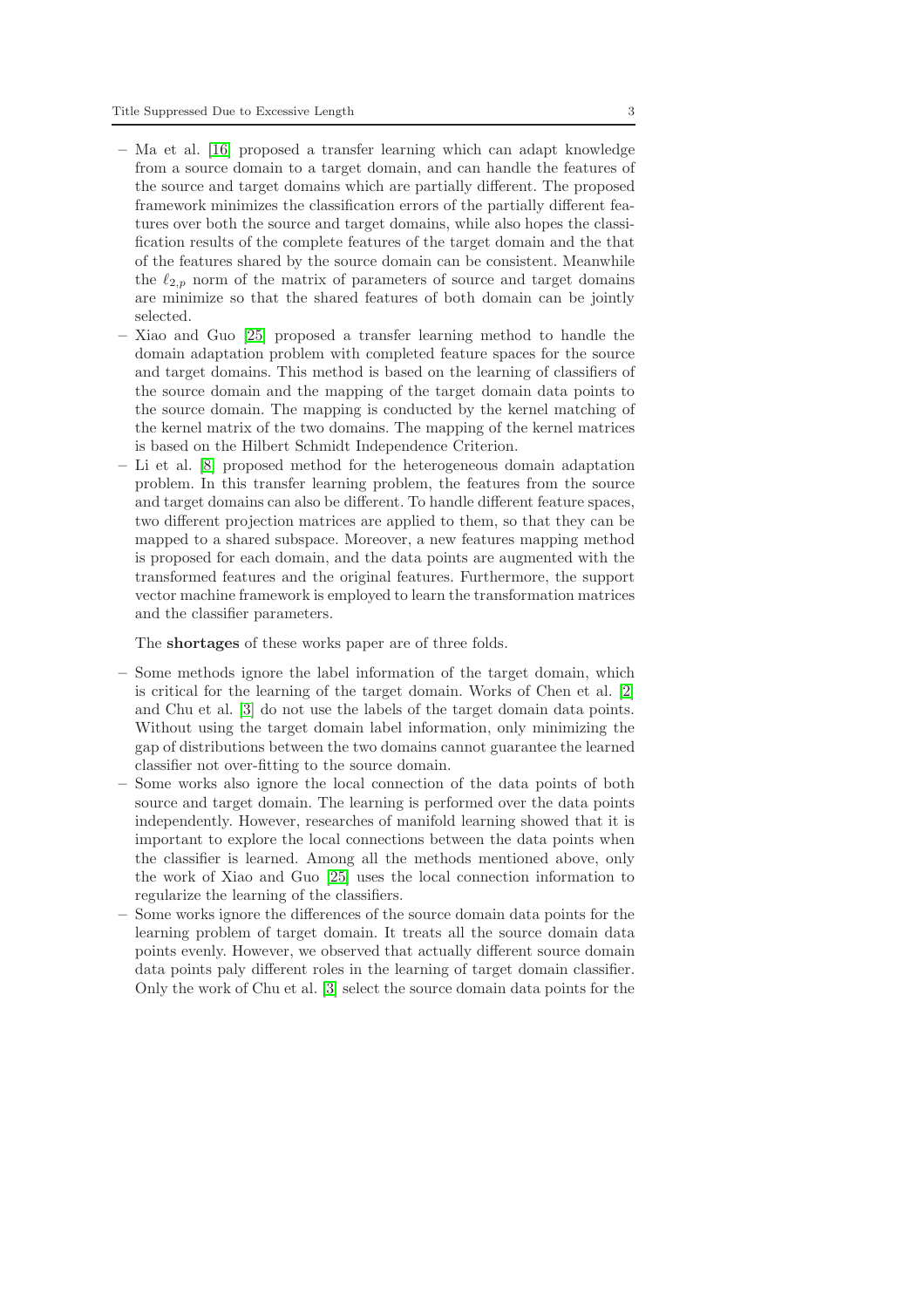learning of the target domain classifier, while all the other methods treat them source domain data points equally.

## 1.2 The Contributions

In this paper, we propose a novel transfer learning problem. This method is aimed to solve the problems of existing transfer learning methods. The learning framework and model is summarized as follows,

- To solve the problem of ignoring the labels of the target domain, we proposed to minimize the classification errors of the data points of both the source and target domains. The classification errors are measured by the loss functions such as logistic loss and hinge loss.
- To solve the problem of ignoring the differences of importance of different source domain data points, we propose to weight them with different weighting factors. The weight factors are used in two different scenes. The first scene is the matching of the distributions of the two domains. We propose to use the weighted mean of the source domain to match the original mean of the target domain. In this way, the source domain data points which match better to the target domain can receive larger weighting factors. In the second scene, the loss terms of these data points with larger weighting factors are also assigned with larger weights in the loss function.
- To solve the problem of ignoring the local connection information, we propose to use local reconstruction information to regularize the learning of the weights of the source domain data points, and the classifier of the target domain. The local reconstruction coefficients are learned from the original features.
- Moreover, an inessential contribution of this work is a novel cross domain classification framework to implement the above three thoughts. To gap the fill of the two domains, we propose to map the data of two domains to some shared subspaces, and then design a shared classifier in this space. In these shared subspaces, we match the distributions by using the weighting factors of the source domain data points. Moreover, we propose to adapt this shared classifier to source and target domains by addling adaptation functions of the original spaces. The final classifiers are actually partially shared classifiers. The loss functions are defined based on these partially shared classifiers, and the local reconstruction regularization is also performed over the partially shared classifier.

The modeling of the learning problem is based on the three thoughts mentioned above, and each thought is corresponding to a term of the objective function. The learning problem is constructed by minimizing the objective function with regard to the parameters of the mapping matrix, the shared classifier parameter and the adaptation parameters. Moreover, the weighting factors should also be considered as variables to learn. We design an iterative learning algorithm to solve this problem.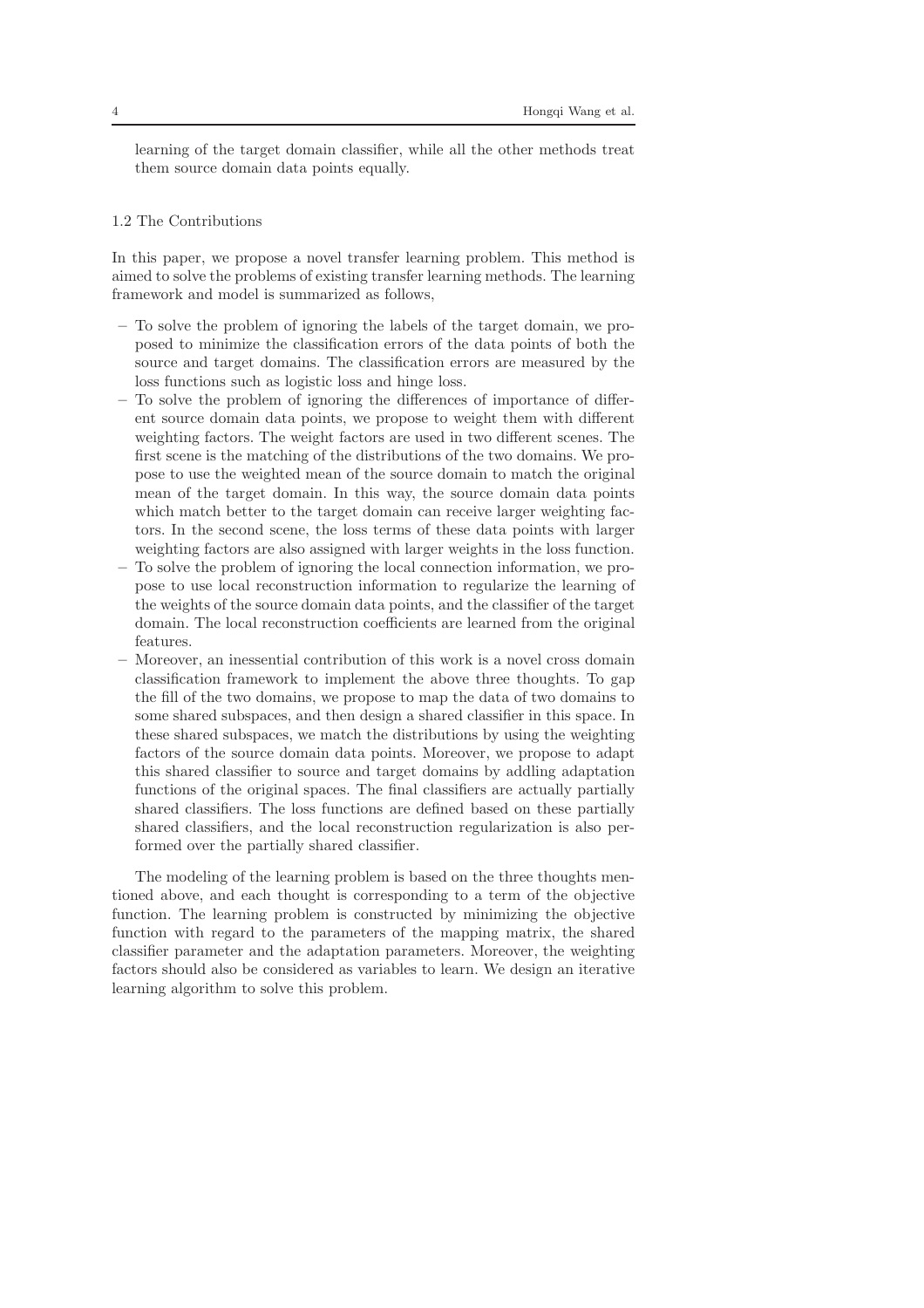#### 1.3 Organization of the Rest Parts

The paper is organized as follows. In section [2,](#page-4-0) we introduce the model of the proposed data representation and classification method, and the learning method of the parameters of this model is introduced in section [3.](#page-6-0) In section [4,](#page-15-0) the proposed algorithm is evaluated over some benchmark data sets. In section [5,](#page-18-0) the conclusion is given, and in section [6,](#page-19-2) the future work is summarized.

#### <span id="page-4-0"></span>2 Transfer Representation and Classification Model

### 2.1 Shared Subspace Representation

Suppose we have a source domain and a target domain, and each domain has a training set. The source domain training set is give as a set of  $n_1$  labeled data points,  $S = \{(\mathbf{x}_1^s, y_1^s), \cdots, (\mathbf{x}_{n_1}^s, y_{n_1}^s)\},\$  where  $\mathbf{x}_i^s \in \mathbb{R}^m$  is the feature vector of m dimensions of the *i*-th data point, and  $y_i^s \in \{+1, -1\}$  is the binary label of the *i*-th data point. The target domain training set is given as a set of  $n_2$ partially labeled data points,  $\mathcal{T} = \{(\mathbf{x}_1^t, y_1^t), \cdots, (\mathbf{x}_{n_3}^t, y_{n_3}^t), \mathbf{x}_{n_3+1}^t, \cdots, \mathbf{x}_{n_2}^t\},\$ where  $\mathbf{x}_j^t \in \mathbb{R}^m$  is the feature vector of the j-th data point, and  $y_j^t \in \{+1, -1\}$ is the binary label of the j-th data point. In the training set of the target domain, the first  $n_3$  data points are labeled, while the remaining  $n_2 - n_3$  data points are not labeled. To represent the data points from both the source and target domains, we proposed to map them to  $r$  shared subspaces by a transformation matrix  $\Theta \in \mathbb{R}^{r \times m}$ , where  $r < m$  is the number of subspaces. Given a data point **x**, we use the transformation matrix to project it to a lower dimensional space, and the feature vector in this space y is obtained as,

$$
y = \Theta x. \tag{1}
$$

<span id="page-4-1"></span>Please note that this subspace is shared by both the source and target domain, thus it makes it possible to learn a shared classifier for the two domains. To this end, we designed a linear classifier and apply it to a feature vector, y, in the subspace which is obtained from [\(1\)](#page-4-1),

$$
g(\mathbf{x}) = \mathbf{w}^{\top} \mathbf{y} = \mathbf{w}^{\top} \Theta \mathbf{x},\tag{2}
$$

where  $\mathbf{w} \in \mathbb{R}^r$  is the parameter vector of the shared classifier g.

### 2.2 Filling Gap Between Source and Target Domains

Although the shared subspace and classifier seems to work well for both domains, there is a gap between these two domains. Usually the two domains have significant different distributions in the original feature space, and simply mapping the data of two domains to shared subspaces will not automatically fill this gap. To solve this problem, we propose two possible solutions.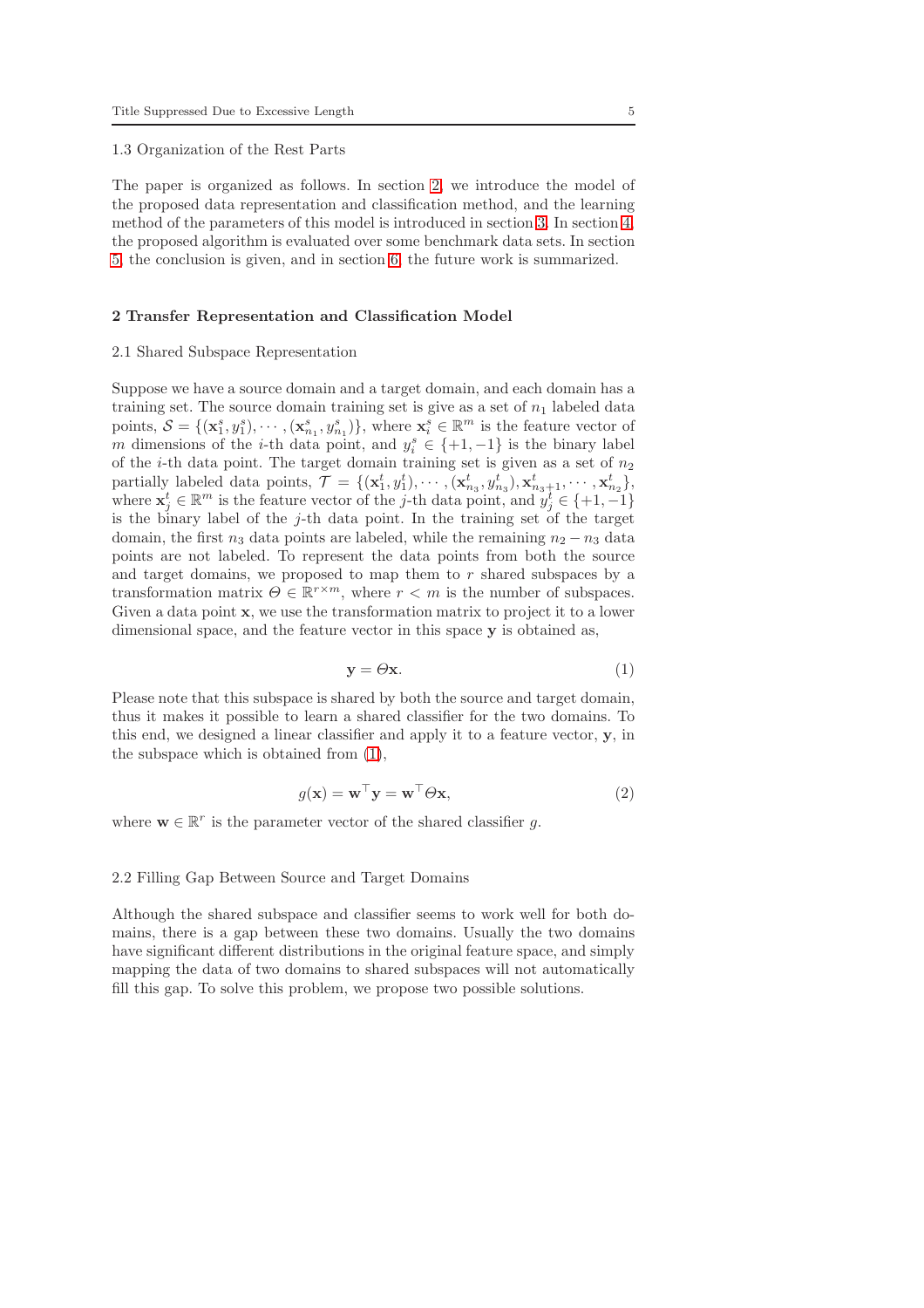# 2.2.1 Partially Shared Classifiers

The first solution is to design the classifiers of source and target domain by adapting the shared classifier to the two domains respectively. The adaptation is implemented by adding a linear function over the original feature vectors. For a source domain data point,  $x^s$ , the classifier is given as follows,

$$
f(\mathbf{x}^s) = g(\mathbf{x}^s) + \Delta_s(\mathbf{x}^s) = \mathbf{w}^\top \Theta \mathbf{x}^s + \mathbf{u}^\top \mathbf{x}^s,
$$
 (3)

where  $\Delta_s(\mathbf{x}^s) = \mathbf{u}^\top \mathbf{x}^s$  is the source domain adaption function and  $\mathbf{u} \in \mathbb{R}^m$ is the parameter vector of the adaptation function. For a target domain data point,  $x^t$ , the classifier is obtained as the combination of g and a target domain function,

$$
h(\mathbf{x}^t) = g(\mathbf{x}^t) + \Delta_t(\mathbf{x}^t) = \mathbf{w}^\top \Theta \mathbf{x}^t + \mathbf{v}^\top \mathbf{x}^t,
$$
\n(4)

where  $\Delta_t(\mathbf{x}^t) = \mathbf{v}^\top \mathbf{x}^t$  is the target domain adaptation function, and  $\mathbf{v} \in \mathbb{R}^m$ is its parameter vector. In this way, the source and target domain has a shared classifier, q, and two independent adaptation functions,  $\Delta_s$  and  $\Delta_t$ . Using the subspace projection shared by both two domains and its corresponding classifier g, the gap between the two domains are somehow filled. Meanwhile, we also respect the difference between the two domains by adapting the shared classifier to two different domains respectively. In this classification framework, we have several parameters to learn, including  $\Theta$ , **w**, **u**, and **v**. To estimate these parameters, we propose a novel learning framework with an objective function and an optimization method.

# 2.2.2 Distribution Matching in the Subspaces by Weighting the Source Domain Data Points

<span id="page-5-0"></span>The second solution to fill the gap is to match the distributions of the two domains in the subspaces. Since the subspaces are shared by both the domains, we hope that in these subspaces, the gap between distributions of source and target domains can be filled. To this end, we proposed to represent the distributions of subspaces of source and target domains as the mean of the vectors of their data points in the subspaces,

$$
\mu_s = \frac{1}{n_1} \sum_{i=1}^{n_1} \Theta \mathbf{x}_i^s, \text{ and}
$$
  

$$
\mu_t = \frac{1}{n_2} \sum_{j=1}^{n_2} \Theta \mathbf{x}_j^t
$$
 (5)

where  $\mu_s$  and  $\mu_t$  are the mean vectors of source and target domains respectively. Moreover, we argue that actually different source domain data points plays different roles in the matching of distributions of two domains. It is not suitable to treat all the source domain data points evenly when they are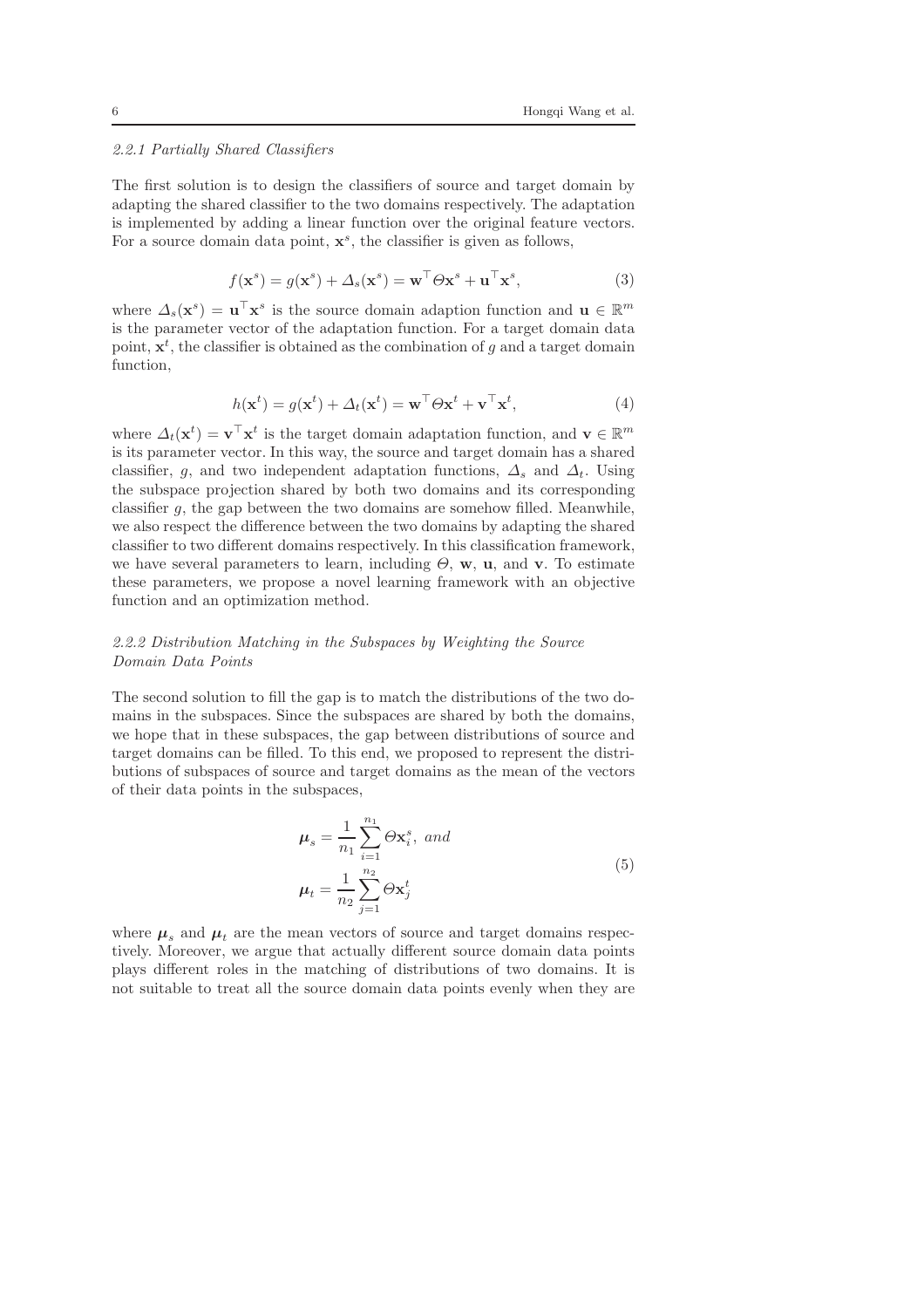matched to the target domain. Some source domain data points are more important to the learning of target domain classifier, and they matches to the target domain better than the other source domain data points. Thus we propose to weight the source domain data points with different weights, so that the important data points can obtain larger weights than other data points. The nonnegative weight of the *i*-th source domain data points is defined as  $\pi_i$ , and the vector of weights is defined as  $\boldsymbol{\pi} = [\pi_1, \cdots, \pi_{n_1}]$ . With these weights, we refine the mean vector of the source domain as follows,

$$
\mu_s^{\pi} = \frac{1}{n_1} \sum_{i=1}^{n_1} \Theta \mathbf{x}_i^s \pi_i.
$$
 (6)

<span id="page-6-1"></span>In this refined mean, each data point in the subspaces are weighted by a factor  $\pi_i$ . To match the refined distribution mean of the source domain and the target domain mean, we propose to minimize the squared  $\ell_2$  norm distance between them with regard to both  $\Theta$  and  $\pi$ ,

$$
\min_{\Theta,\pi} \quad \frac{1}{2} \|\mu_s^{\pi} - \mu_t\|_2^2
$$
\n
$$
= \frac{1}{2} \left\| \frac{1}{n_1} \sum_{i=1}^{n_1} \Theta \mathbf{x}_i^s \pi_i - \frac{1}{n_2} \sum_{j=1}^{n_2} \Theta \mathbf{x}_j^t \right\|_2^2.
$$
\n(7)

By solving this problem, we argue that a good combination of  $\Theta$  and  $\pi$  should make the data distributions of source domain and target domain match each other well, i.e., make the squared  $\ell_2$  norm distance in [\(7\)](#page-6-1) minimum. In this problem, we need to approximate the weighting factors in  $\pi$ .

### <span id="page-6-0"></span>3 Parameter Estimation Method

In this section, we build a joint learning framework to learn the parameters of our classification methods. We will first discuss the objective function of the learning problem, and then minimize the objective function with regard to the variables.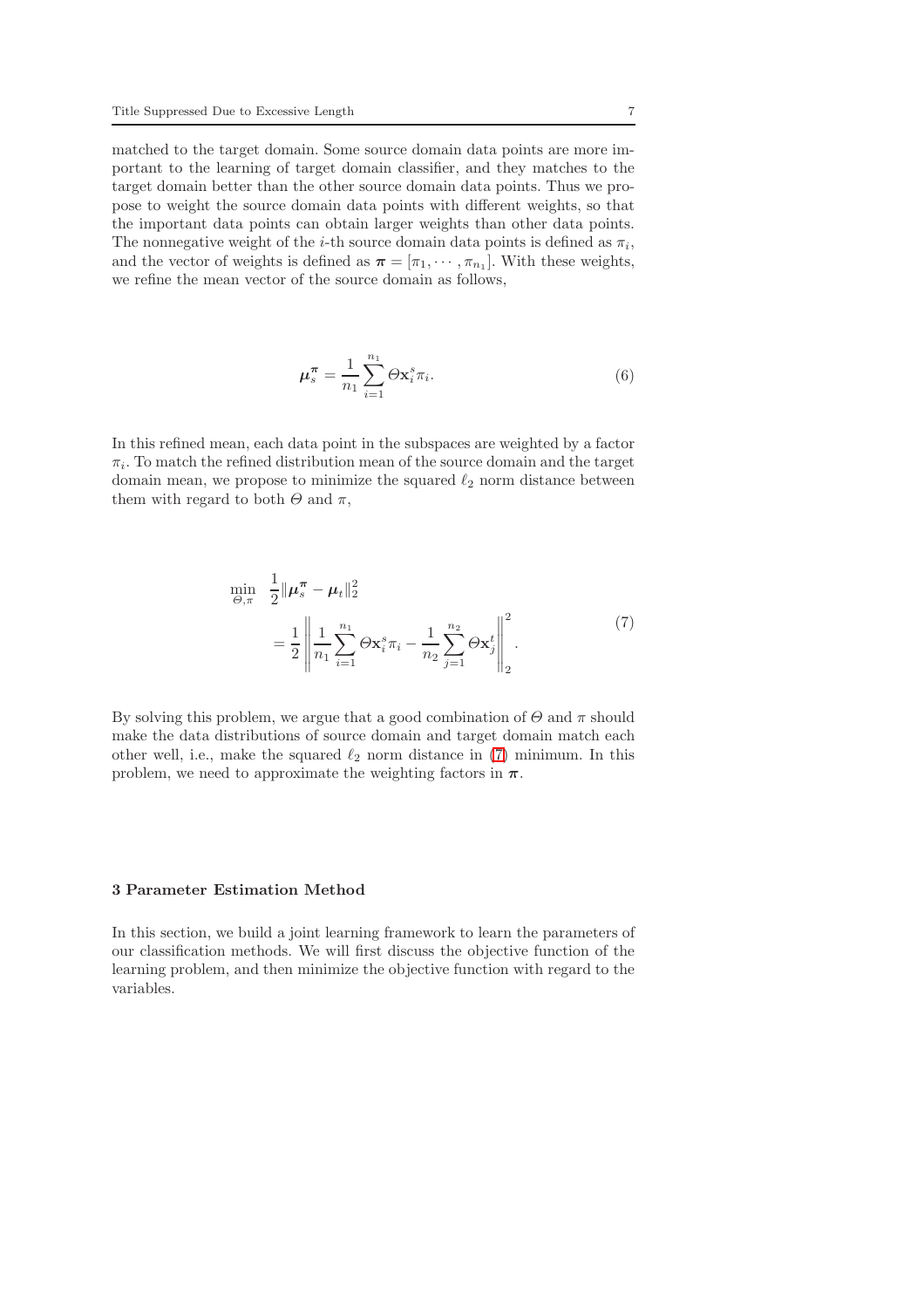## 3.1 Objective function

<span id="page-7-0"></span>The objective function of the learning framework is given as follows,

$$
\mathcal{O}(\Theta, \mathbf{w}, \mathbf{u}, \mathbf{v}, \boldsymbol{\pi}) = \sum_{i=1}^{n_1} L(y_i^s, f(\mathbf{x}_i^s)) \pi_i + \sum_{j=1}^{n_3} L(y_i^t, h(\mathbf{x}_j^t)) \n+ \frac{C_1}{2} (\|\mathbf{u}\|_2^2 + \|\mathbf{v}\|_2^2) \n+ C_2 \left( \sum_{i=1}^{n_1} \left\| \pi_i - \sum_{k \in \mathcal{N}_i^s} \omega_{ik}^s \pi_k \right\|_2^2 + \sum_{j=1}^{n_2} \left\| h(\mathbf{x}_j^t) - \sum_{k' \in \mathcal{N}_j^t} \omega_{jk'}^t h(\mathbf{x}_{k'}^t) \right\|_2^2 \right) \n+ \frac{C_3}{2} \left\| \frac{1}{n_1} \sum_{i=1}^{n_1} \Theta \mathbf{x}_i^s \pi_i - \frac{1}{n_2} \sum_{j=1}^{n_2} \Theta \mathbf{x}_j^t \right\|_2^2.
$$
\n
$$
(8)
$$

In this objective function, we have four types of terms. We discuss them as follows in details.

- Losses of classification errors. The first two terms of the objective function are the classification losses of the data points of source and target domains. In both terms,  $L(y, f(x))$  is the loss function of a data point, where  $x$  is the input,  $f$  is the classifier, and  $y$  is the true class label. We discuss the following three types of loss functions,
	- 1. Hinge loss:  $L(y, f(\mathbf{x})) = \max(0, 1 yf(\mathbf{x})),$
	- 2. Logistic loss:  $L(y, f(\mathbf{x})) = \log(1 + \exp(-yf(\mathbf{x}))),$  and
	- 3. Exponential loss:  $L(y, f(\mathbf{x})) = \exp(-yf(\mathbf{x})).$

The first term,  $\sum_{i=1}^{n_1} L(y_i^s, f(\mathbf{x}_i^s)) \pi_i$  is the weighted summation of the losses of classification errors the source domain data points. Each loss is weighted by its corresponding weighting factor of the distribution matching. The motive is that we observed that if a source domain data point is important for the matching of source and target domain matching in the subspaces, it is also important for the learning of classifier of target domain. Using the same weighting factor to regularize the learning of the source domain classifier also regularize the learning of the subspaces and shared classifier, which is critical for the target domain.

The second term,  $\sum_{j=1}^{n_3} L(y_i^t, h(\mathbf{x}_j^t))$ , is the losses of classification of the labeled target domain data points. Only the first  $n_3$  labeled data points are considered in this loss function because only their labels are available.

– Adaptation function parameter regularization. We further propose to regularize the parameter vectors of both the source and target domain adaptation functions to avoid the over-fitting to different domains. The motive for this is that since the classifiers are adapted from a shared subspace classifier, we do not want to make the adaptation too complex and over-fitted to the training sets of two different domains, so that the gap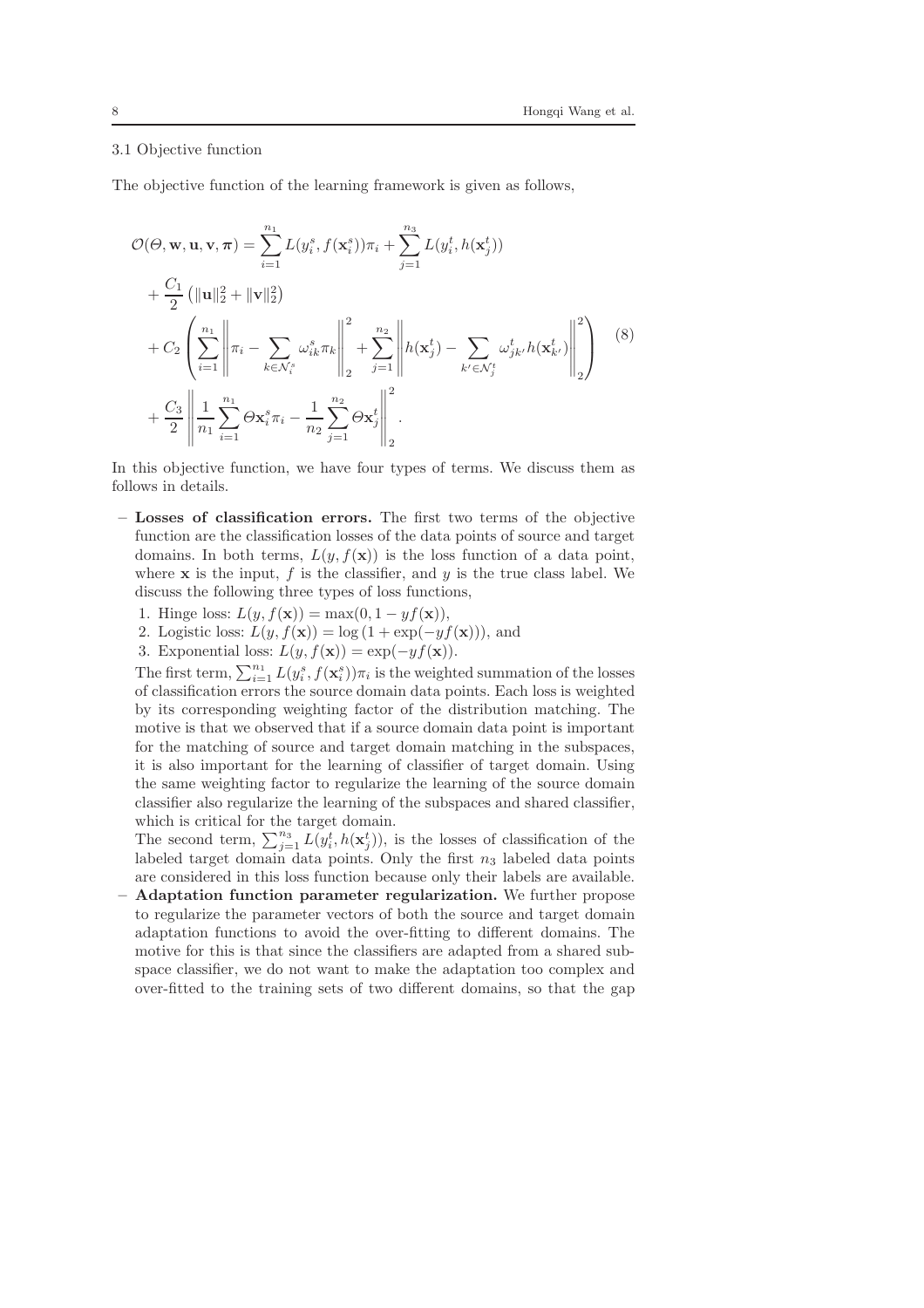will not be enlarged but filled. To this end, we argue that the adaption parameters should be as simple as possible. To measure the complexities, we use the squared  $\ell_2$  norms of the parameters of both  $\Delta_s$  and  $\Delta_t$ , u and **v**. Thus the third term of [\(8\)](#page-7-0),  $\frac{C_1}{2}$  ( $\|\mathbf{u}\|_2^2 + \|\mathbf{v}\|_2^2$ ), is minimized.  $C_1$  is the weight of this term in the objective function.

Neighborhood reconstruction regularization of  $\pi$  and target domain classifier. We argue the if the neighbors of a source domain data points are receiving large weights, itself should also receive large weights. We denote the neighbor set of a source data point  $\mathbf{x}_i^s$  as  $\mathcal{N}_i^s$ . To impose our argument, we propose to reconstruct each data point  $\mathbf{x}_i^s$  for its neighbors in  $\mathcal{N}_{i}^{s}$ , and further use the reconstruction coefficients to regularize the learning of  $\pi$ . The reconstruction coefficients are solved as the following minimization problem,

$$
\min_{\omega_{ik}, k \in \mathcal{N}_i^s} \left\| \mathbf{x}_i^s - \sum_{k \in \mathcal{N}_i^s} \omega_{ik}^s \mathbf{x}_k^s \right\|_2^2
$$
\n
$$
s.t. \sum_{k \in \mathcal{N}_i^s} \omega_{ik}^s = 1, \omega_{ik}^s \ge 0, \forall \ k \in \mathcal{N}_i^s
$$
\n(9)

where  $\omega_{ik}^s, k \in \mathcal{N}_i^s$  are the coefficients for reconstruction of  $\mathbf{x}_i^s$  from the neighbors in  $\mathcal{N}_i^s$ , and  $\left\| \mathbf{x}_i^s - \sum_{k \in \mathcal{N}_i^s} \omega_{ik} \mathbf{x}_k^s \right\|$ 2 2 is the reconstruction error measure. Using the reconstruction coefficients, we regularize the learning of the weighting factors, by minimizing the reconstruction error in the space of  $\pi$ , by minimizing  $\left\| \pi_i - \sum_{k \in \mathcal{N}_i^s} \omega_{ik}^s \pi_k \right\|$ 2 . In this case, if  $\omega_{ik}^s$  is large, it means  $\mathbf{x}_k^s$  contribute significantly to the reconstruction of  $\mathbf{x}_i^s$ , and the similarity between  $\mathbf{x}_i^s$  and  $\mathbf{x}_k^s$  is large. Thus we also hope  $\pi_i$  and  $\pi_k$  can be similar to each other.

Similarly, we also regularize the learning of the target domain classifier by the neighborhood reconstruction coefficients. The motive is to use the unlabeled data points of the target domain. These data points are not used in the classification error part of the objective. They are used to match the distributions of the two domains, however, the distribution matching does not consider the label information. Thus we propose to propagate the label information by the neighborhood reconstruction regularization. In the third term of the objective of [\(8\)](#page-7-0), the reconstruction error of the classification 2

responses are also minimized as  $\sum_{j=1}^{n_2} ||h(\mathbf{x}_j^t) - \sum_{k' \in \mathcal{N}_j^t} \omega_{jk'}^t h(\mathbf{x}_{k'}^t)||$  $\frac{1}{2}$ . By minimizing this term, we hope that the neighboring target domain data points also have neighboring classification results. In this term,  $\mathcal{N}_j^t$  is the set of neighboring target domain data points of  $\mathbf{x}_j^t$ , and  $\omega_{jk'}^t, k' \in \mathcal{N}_j^t$  are the reconstruction coefficient of  $\mathbf{x}_j^t$  from  $\mathcal{N}_j^t$ .

– The last term is the target domain distribution matching term. We have discussed this term in  $(7)$ .  $C_3$  is the weight for this term.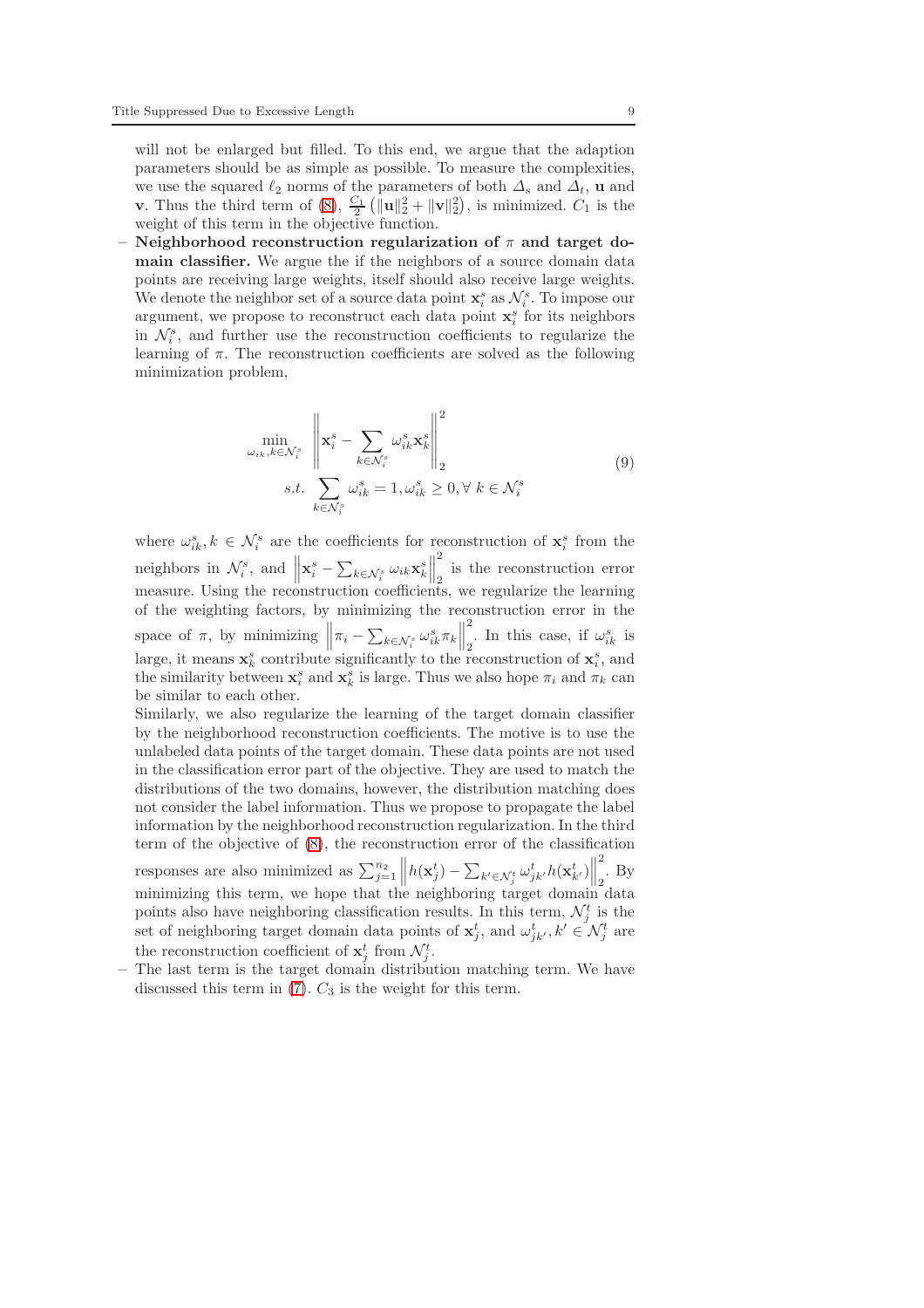<span id="page-9-0"></span>The learning problem is to minimize this objective function with regard to the parameters of  $\Theta$ , **w**, **u**, **u** and  $\pi$ ,

$$
\min_{\Theta, \mathbf{w}, \mathbf{u}, \mathbf{v}, \boldsymbol{\pi}} \mathcal{O}(\Theta, \mathbf{w}, \mathbf{u}, \mathbf{v}, \boldsymbol{\pi}),
$$
\n
$$
s.t. \Theta \Theta^{\top} = I_r,
$$
\n
$$
0 \le \pi \le \delta \mathbf{1}, \text{ and } \pi^{\top} \mathbf{1} = \mathbf{n}_1.
$$
\n(10)

In this minimization problem, we impose the constraint  $\Theta \Theta^{\top} = I_r$ , where  $I_r$ is a  $r \times r$  identity matrix, so that the subspace transformation matrix  $\Theta$  is orthogonal. Moreover, we impose a lower bound for  $\pi$ , 0 which is a vector of all zeros, and a upper bound of  $\pi$ ,  $\delta$ 1, where 1 is a vector of all ones. We also propose an additional constraint to  $\pi$ , so that the summation of all the elements of  $\pi$  is  $n_1$ . The motive of this constraint is that for the original calculation of  $\mu_s$  of [\(5\)](#page-5-0), actually we set the weight of each data point to one, and the summation of the weights is  $n_1$ . This makes it comparable to the scale of  $\mu_t$ . To maintain this property when we use  $\mu_s^{\pi}$  to replace  $\mu_s$ , we still requires that the summation of the weights in  $\pi$  to be one.

# 3.2 Solution

<span id="page-9-1"></span>In this section, we discuss how to solve the minimization problem in [\(10\)](#page-9-0), and design an iterative algorithm based on the solutions. To make the problem easier to solve, we rewrite the source domain and target domain classifiers as a linear function of the input feature vectors,

$$
f(\mathbf{x}^s) = \mathbf{w}^\top \mathbf{x}^s + \mathbf{u}^\top \mathbf{x}^s
$$
  
\n
$$
= \phi^\top \mathbf{x}^s, \text{ where}
$$
  
\n
$$
\phi = \Theta^\top \mathbf{w} + \mathbf{u}, \text{ and}
$$
  
\n
$$
h(\mathbf{x}^t) = \mathbf{w}^\top \Theta \mathbf{x}^t + \mathbf{v}^\top \mathbf{x}^t,
$$
  
\n
$$
= \boldsymbol{\varphi}^\top \mathbf{x}^t, \text{ where}
$$
  
\n
$$
\boldsymbol{\varphi} = \Theta^\top \mathbf{w} + \mathbf{v}.
$$
  
\n(11)

<span id="page-9-2"></span>In this way, we present the adaptation parameter vectors  $\bf{u}$  and  $\bf{v}$  as functions of  $\Theta$ , w, and  $\phi$  or  $\varphi$ ,

$$
\mathbf{u} = \boldsymbol{\phi} - \boldsymbol{\Theta}^{\top} \mathbf{w}, \text{ and}
$$
  

$$
\mathbf{v} = \boldsymbol{\varphi} - \boldsymbol{\Theta}^{\top} \mathbf{w}.
$$
 (12)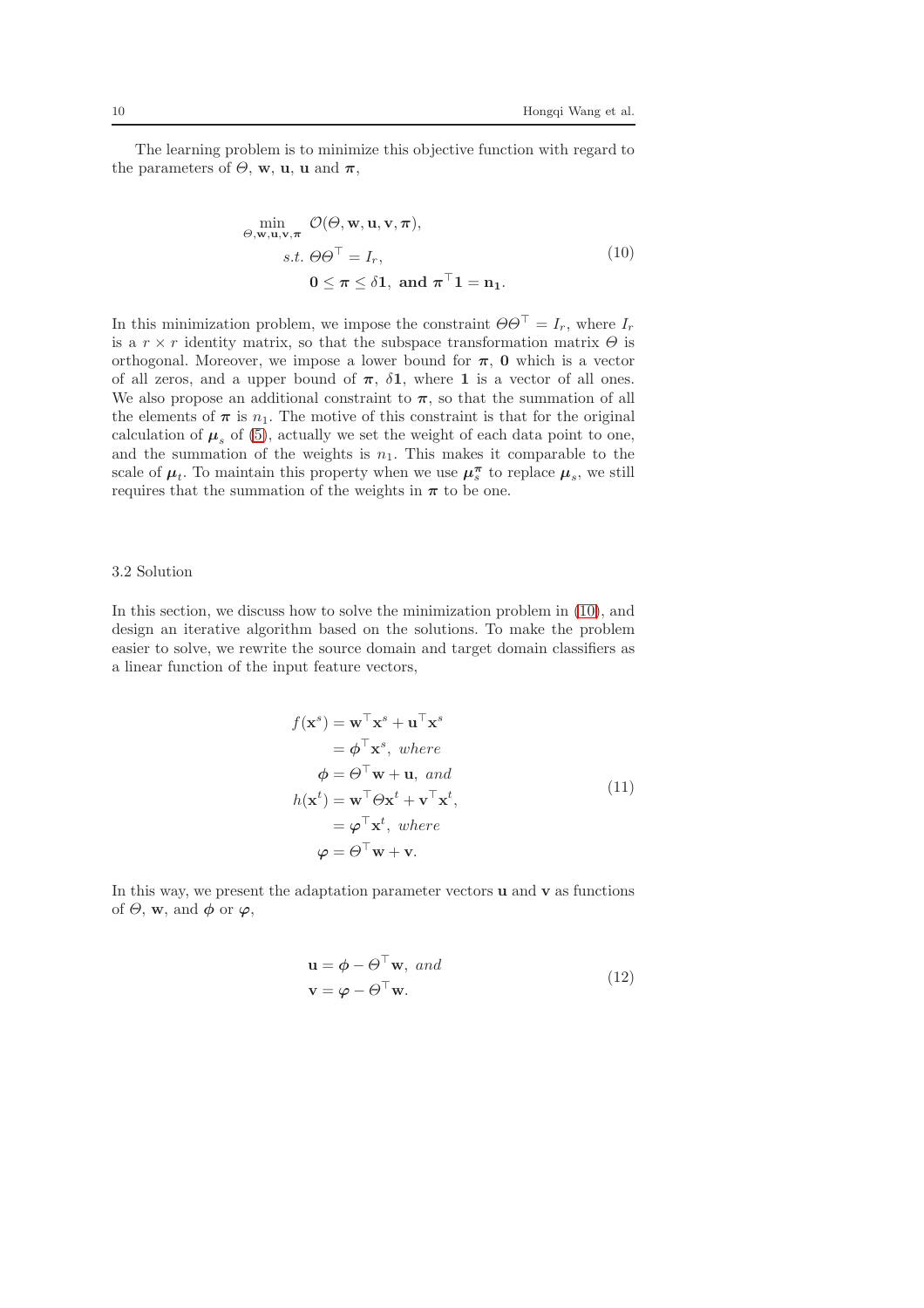<span id="page-10-1"></span>Substituting  $(11)$  and  $(12)$  back to  $(8)$  and  $(10)$ , we have the following minimization problem,

$$
\begin{split}\n&\min_{\Theta,\mathbf{w},\boldsymbol{\phi},\boldsymbol{\varphi},\boldsymbol{\pi}} \sum_{i=1}^{n_{1}} L(y_{i}^{s},\boldsymbol{\phi}^{\top}\mathbf{x}^{s})\pi_{i} + \sum_{j=1}^{n_{3}} L(y_{i}^{t},\boldsymbol{\varphi}^{\top}\mathbf{x}^{t}) \\
&+ \frac{C_{1}}{2} \left( \|\boldsymbol{\phi}-\boldsymbol{\Theta}^{\top}\mathbf{w}\|_{2}^{2} + \|\boldsymbol{\varphi}-\boldsymbol{\Theta}^{\top}\mathbf{w}\|_{2}^{2} \right) \\
&+ C_{2} \left( \sum_{i=1}^{n_{1}} \left\|\pi_{i} - \sum_{k \in \mathcal{N}_{i}^{s}} \omega_{ik}^{s}\pi_{k}\right\|_{2}^{2} + \sum_{j=1}^{n_{2}} \left\|\boldsymbol{\varphi}^{\top}\mathbf{x}_{j}^{t} - \sum_{k' \in \mathcal{N}_{j}^{t}} \omega_{jk'}^{t}\boldsymbol{\varphi}^{\top}\mathbf{x}_{k'}^{t} \right\|_{2}^{2} \right) \\
&+ \frac{C_{3}}{2} \left\|\frac{1}{n_{1}} \sum_{i=1}^{n_{1}} \Theta\mathbf{x}_{i}^{s}\pi_{i} - \frac{1}{n_{2}} \sum_{j=1}^{n_{2}} \Theta\mathbf{x}_{j}^{t} \right\|_{2}^{2}, \\
&s.t. \Theta\boldsymbol{\Theta}^{\top} = I_{r}, \\
&0 \leq \pi \leq \delta \mathbf{1}, \text{ and } \pi^{\top}\mathbf{1} = \mathbf{n}_{1}.\n\end{split} \tag{13}
$$

To solve this problem, we use the iterative optimization method. We propose to update the parameters one by one in an iteration of an iterative algorithm. When on parameter is updated, the other parameters are fixed. In the following subsections, we will discuss how to update the parameters one by one.

# 3.2.1 Updating  $\Theta$  and  $\boldsymbol{w}$

When we update  $\Theta$  and **w**, we fix the other parameters and obtain the following minimization problem,

$$
\min_{\Theta, \mathbf{w}} \frac{C_1}{2} \left( \|\boldsymbol{\phi} - \boldsymbol{\Theta}^\top \mathbf{w}\|_2^2 + \|\boldsymbol{\varphi} - \boldsymbol{\Theta}^\top \mathbf{w}\|_2^2 \right) + \frac{C_3}{2} \left\| \frac{1}{n_1} \sum_{i=1}^{n_1} \Theta \mathbf{x}_i^s \pi_i - \frac{1}{n_2} \sum_{j=1}^{n_2} \Theta \mathbf{x}_j^t \right\|_2^2, s.t. \Theta \boldsymbol{\Theta}^\top = I_r.
$$
\n(14)

<span id="page-10-0"></span>Please note that in the objective of this minimization problem, the terms which do not contains  $\Theta$  and  ${\bf w}$  have been removed. To minimize this objective with regard to w, we set is derivative with regard to w to zero, and obtain the optimal solution of w as follows,

$$
C_2 \Theta \left[ (\phi - \Theta^{\top} \mathbf{w}) + (\varphi - \Theta^{\top} \mathbf{w}) \right] = 0
$$
  
\n
$$
\Rightarrow C_2 \Theta \left[ (\phi + \varphi) - 2\Theta^{\top} \mathbf{w} \right] = 0
$$
  
\n
$$
\Rightarrow C_2 \Theta (\phi + \varphi) = C_2 2\mathbf{w}
$$
  
\n
$$
\Rightarrow \mathbf{w} = \frac{1}{2} \Theta(\phi + \varphi).
$$
\n(15)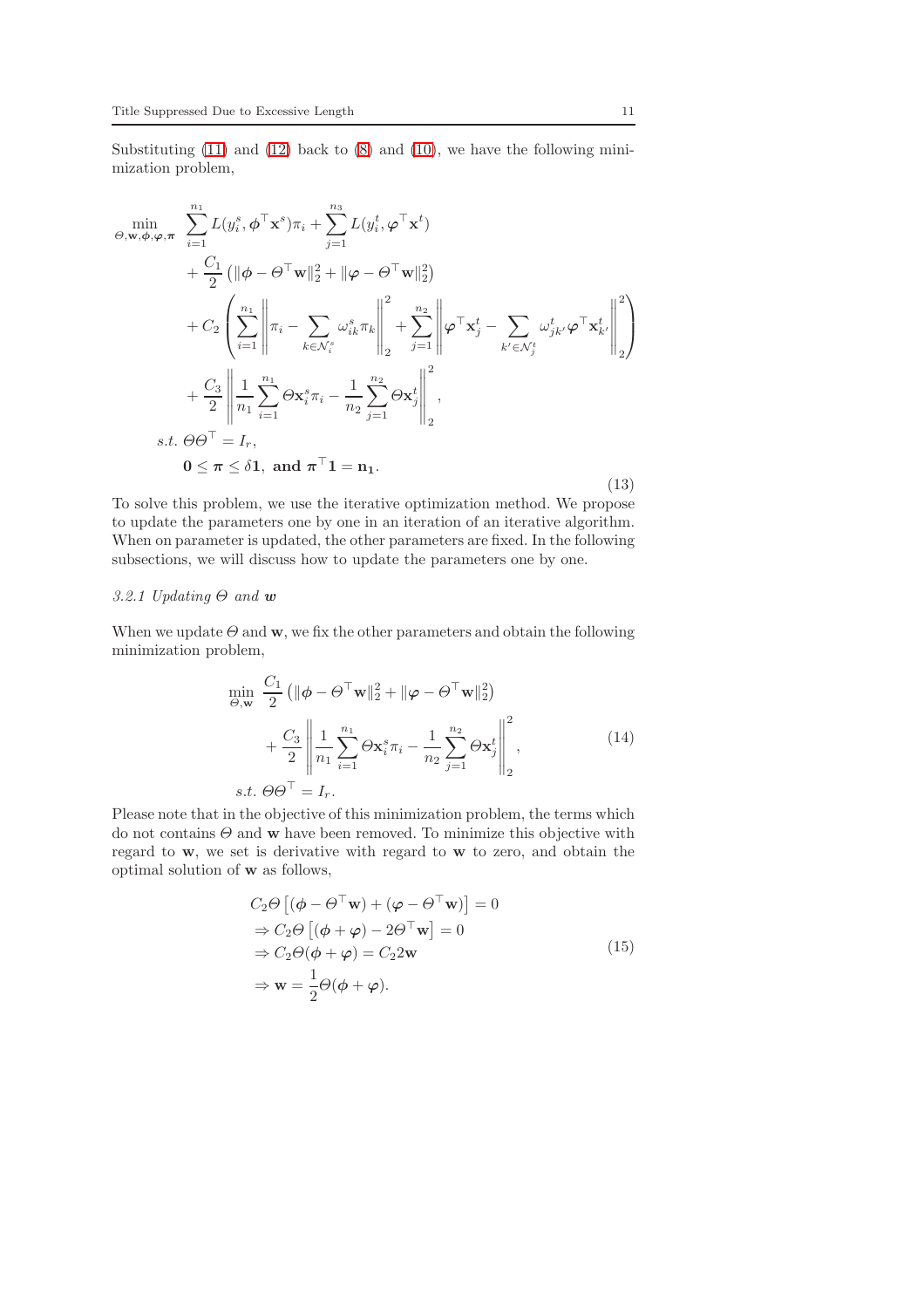<span id="page-11-0"></span>Substituting  $\bf{w}$  of [\(15\)](#page-10-0) back to [\(16\)](#page-11-0), we have

$$
\begin{split}\n&\min_{\Theta} \frac{C_1}{2} \left( \left\| \boldsymbol{\phi} - \frac{1}{2} \boldsymbol{\Theta}^\top \boldsymbol{\Theta} (\boldsymbol{\phi} + \boldsymbol{\varphi}) \right\|_2^2 + \left\| \boldsymbol{\varphi} - \frac{1}{2} \boldsymbol{\Theta}^\top \boldsymbol{\Theta} (\boldsymbol{\phi} + \boldsymbol{\varphi}) \right\|_2^2 \right) \\
&+ \frac{C_3}{2} \left\| \frac{1}{n_1} \sum_{i=1}^{n_1} \boldsymbol{\Theta} \mathbf{x}_i^s \pi_i - \frac{1}{n_2} \sum_{j=1}^{n_2} \boldsymbol{\Theta} \mathbf{x}_j^t \right\|_2^2, \\
&= \frac{C_1}{2} \left( \left\| \boldsymbol{\phi} - \frac{1}{2} \boldsymbol{\Theta}^\top \boldsymbol{\Theta} (\boldsymbol{\phi} + \boldsymbol{\varphi}) \right\|_2^2 + \left\| \boldsymbol{\varphi} - \frac{1}{2} \boldsymbol{\Theta}^\top \boldsymbol{\Theta} (\boldsymbol{\phi} + \boldsymbol{\varphi}) \right\|_2^2 \right) \\
&+ \frac{C_3}{2} \left\| \frac{1}{n_1} \sum_{i=1}^{n_1} \boldsymbol{\Theta} \mathbf{x}_i^s \pi_i - \frac{1}{n_2} \sum_{j=1}^{n_2} \boldsymbol{\Theta} \mathbf{x}_j^t \right\|_2^2, \\
&= \frac{C_1}{2} \left[ \boldsymbol{\phi}^\top \boldsymbol{\phi} + \boldsymbol{\varphi}^\top \boldsymbol{\varphi} - \frac{1}{2} Tr \left( \boldsymbol{\Theta} (\boldsymbol{\phi} + \boldsymbol{\varphi}) (\boldsymbol{\phi} + \boldsymbol{\varphi})^\top \boldsymbol{\Theta}^\top \right) \right] \\
&+ \frac{C_3}{2} Tr \left( \boldsymbol{\Theta} \left( \frac{1}{n_1} \sum_{i=1}^{n_1} \mathbf{x}_i^s \pi_i - \frac{1}{n_2} \sum_{j=1}^{n_2} \mathbf{x}_j^t \right) \left( \frac{1}{n_1} \sum_{i=1}^{n_1} \mathbf{x}_i^s \pi_i - \frac{1}{n_2} \sum_{j=1}^{n_2} \mathbf{x}_j^t \right)^\top \boldsymbol{\Theta}^\top \right), \\
&= \frac{C_1}{2} \left( \bold
$$

where  $Tr(X)$  is the trace of a matrix X, and

$$
(16)
$$

$$
\Phi = -\frac{C_1}{4}(\phi + \varphi)(\phi + \varphi)^{\top} \n+ \frac{C_3}{2} \left( \frac{1}{n_1} \sum_{i=1}^{n_1} \mathbf{x}_i^s \pi_i - \frac{1}{n_2} \sum_{j=1}^{n_2} \mathbf{x}_j^t \right) \left( \frac{1}{n_1} \sum_{i=1}^{n_1} \mathbf{x}_i^s \pi_i - \frac{1}{n_2} \sum_{j=1}^{n_2} \mathbf{x}_j^t \right)^{\top}.
$$
\n(17)

<span id="page-11-1"></span>The first term of [\(16\)](#page-11-0) is irrelevant to  $\Theta$ , thus we can remove it from the objective. The problem in [\(16\)](#page-11-0) is further turned to

$$
\min_{\Theta} Tr(\Theta \Phi \Theta^{\top})
$$
  
s.t.  $\Theta \Theta^{\top} = I_r.$  (18)

To solve this problem, we should decompose  $\Phi$  by the eigen-decomposition,

$$
\Phi = \Psi A \Psi^{\top} \tag{19}
$$

where  $\Lambda$  is the diagonal matrix of eigenvalues, and the rows of  $\Psi$  contain the rows of eigenvectors corresponding to the eigenvalues. We pick up the r rows corresponding to the largest r eigenvalues from  $\Psi$ , and the matrix of these r rows are the optimal solution of  $\Phi$ .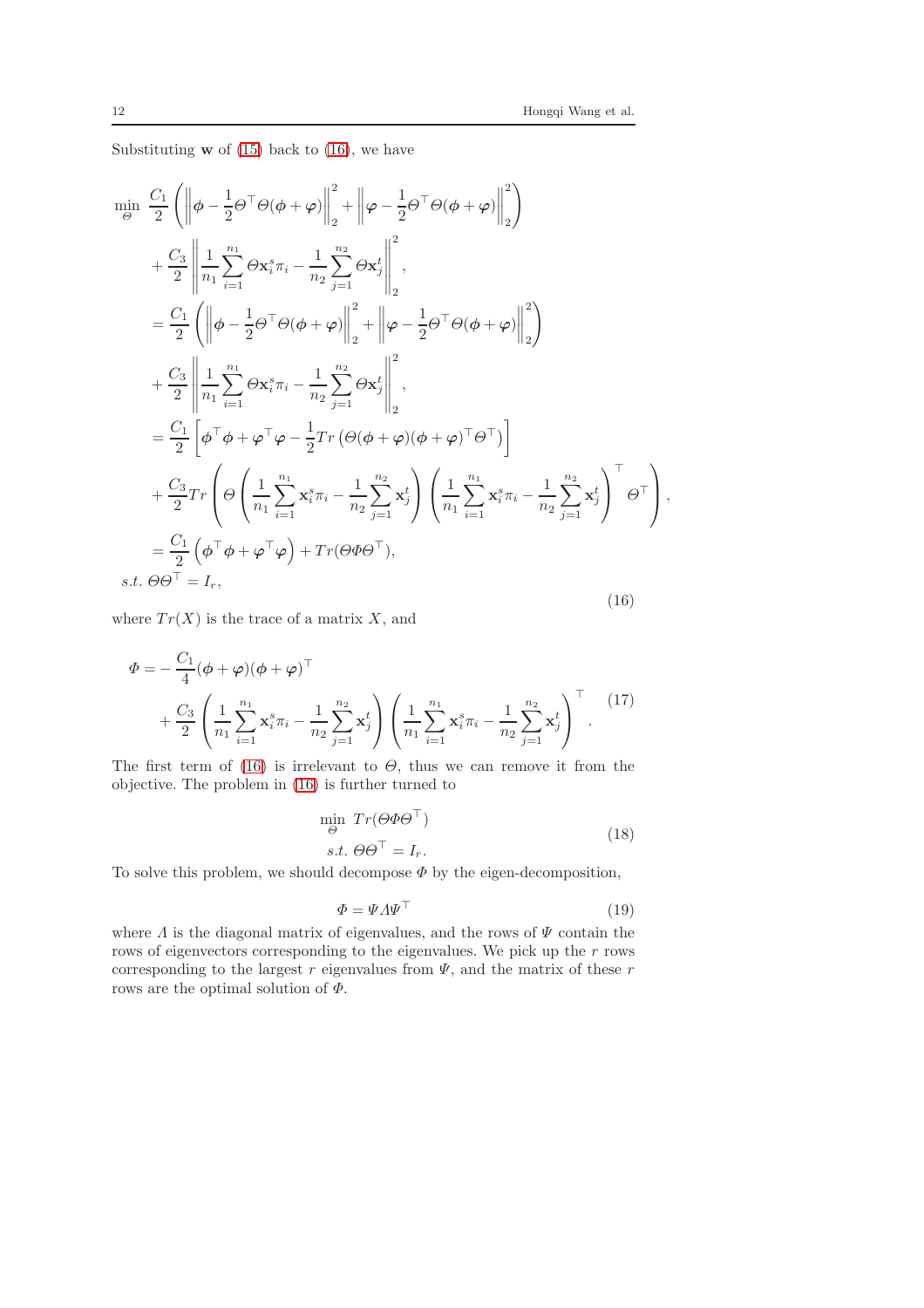# 3.2.2 Updating  $\phi$  and  $\varphi$

In this step, we fixe the other parameters and consider only  $\phi$  and  $\varphi$ . When other parameters are fixed and the terms which do not contain  $\phi$  and  $\varphi$  are removed, the minimization problem in [\(13\)](#page-10-1) is reduced to the following problem,

$$
\min_{\phi,\varphi} \mathcal{Q}(\phi,\varphi) = \sum_{i=1}^{n_1} L(y_i^s, \phi^\top \mathbf{x}^s) \pi_i + \sum_{j=1}^{n_3} L(y_i^t, \varphi^\top \mathbf{x}^t) \n+ \frac{C_1}{2} (\|\phi - \Theta^\top \mathbf{w}\|_2^2 + \|\varphi - \Theta^\top \mathbf{w}\|_2^2) \n+ C_2 \sum_{j=1}^{n_2} \left\| \varphi^\top \mathbf{x}_j^t - \sum_{k' \in \mathcal{N}_j^t} \omega_{jk'}^t \varphi^\top \mathbf{x}_{k'}^t \right\|_2^2.
$$
\n(20)

To solve this problem, we use the coordinate descent algorithm. This algorithm can minimize a function of multiple variables. When one variable is updated, we update the variable toward the direction of the sub-gradient, while other variable are fixed. The sub-gradient functions of  $\mathcal Q$  with regard to  $\phi$  and  $\varphi$ are as follows,

$$
\nabla \mathcal{Q}_{\phi} = \sum_{i=1}^{n_1} \nabla L_{\phi}(y_i^s, \phi^{\top} \mathbf{x}^s) \pi_i + C_1(\phi - \Theta^{\top} \mathbf{w}), \text{ and}
$$
  
\n
$$
\nabla \mathcal{Q}_{\phi} = \sum_{j=1}^{n_3} \nabla L_{\phi}(y_i^t, \phi^{\top} \mathbf{x}^t) + C_1(\phi - \Theta^{\top} \mathbf{w})
$$
\n
$$
+ 2C_2 \sum_{j=1}^{n_2} \left( \mathbf{x}_j^t - \sum_{k' \in \mathcal{N}_j^t} \omega_{jk'}^t \mathbf{x}_{k'}^t \right) \left( \mathbf{x}_j^t - \sum_{k' \in \mathcal{N}_j^t} \omega_{jk'}^t \mathbf{x}_{k'}^t \right)^{\top} \phi.
$$
\n(21)

<span id="page-12-0"></span>The updating rules are given as follows,

$$
\phi \leftarrow \phi - \rho \nabla \mathcal{Q}_{\phi}, \text{ and } \varphi \leftarrow \varphi - \rho \nabla \mathcal{Q}_{\varphi}, \tag{22}
$$

where  $\rho$  is the step of descent.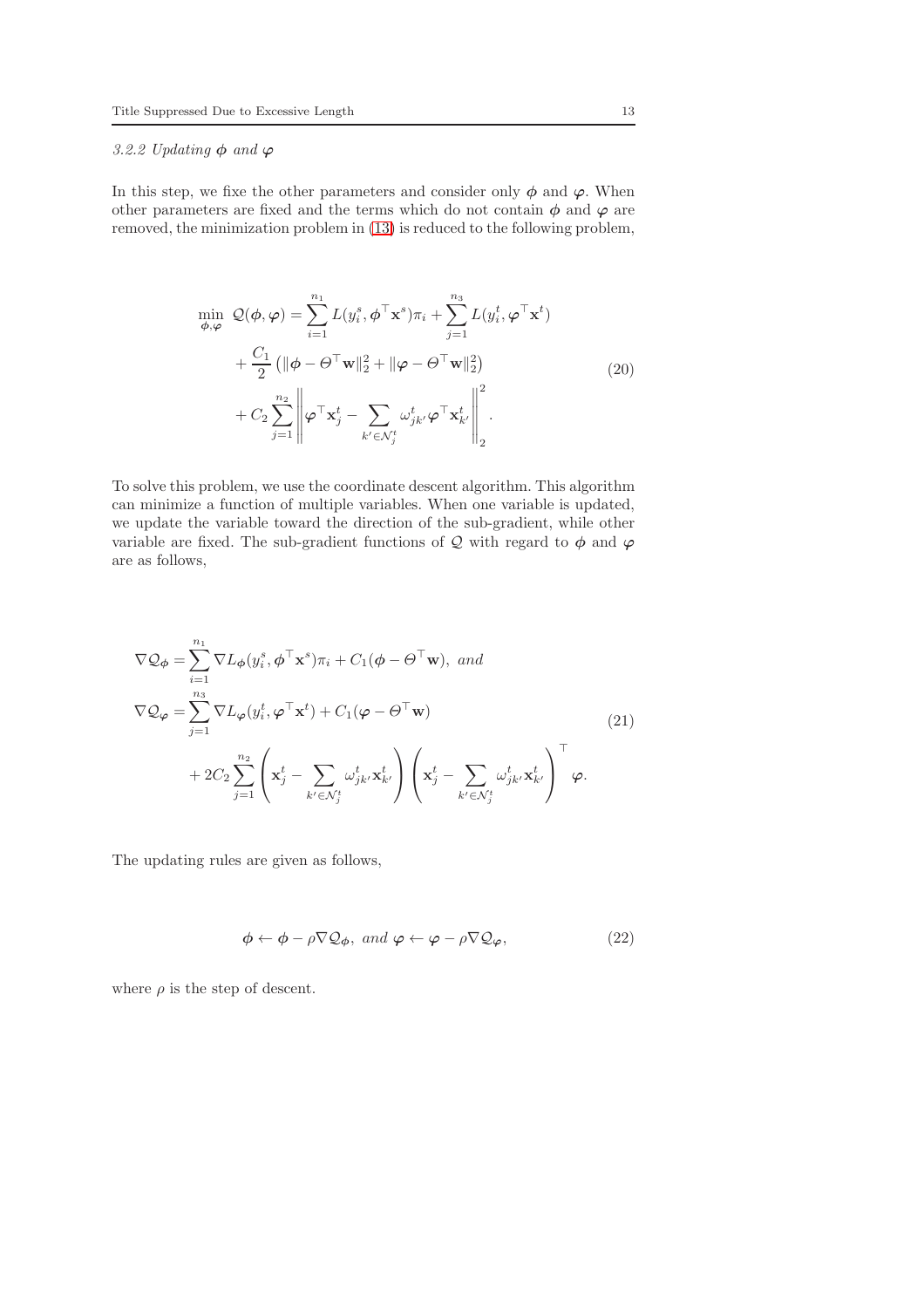# 3.2.3 Updating  $\pi$

<span id="page-13-2"></span>In this step, we update  $\pi$  and fix other parameters. To this end, we have the following minimization problem,

$$
\min_{\pi} \sum_{i=1}^{n_1} L(y_i^s, \phi^{\top} \mathbf{x}^s) \pi_i + C_2 \sum_{i=1}^{n_1} \left\| \pi_i - \sum_{k \in \mathcal{N}_i^s} \omega_{ik}^s \pi_k \right\|_2^2
$$
\n
$$
+ \frac{C_3}{2} \left\| \frac{1}{n_1} \sum_{i=1}^{n_1} \Theta \mathbf{x}_i^s \pi_i - \frac{1}{n_2} \sum_{j=1}^{n_2} \Theta \mathbf{x}_j^t \right\|_2^2,
$$
\n
$$
s.t. \ \mathbf{0} \le \pi \le \delta \mathbf{1}, \text{ and } \pi^{\top} \mathbf{1} = \mathbf{n_1}.
$$
\n
$$
(23)
$$

<span id="page-13-0"></span>The first term of the objective can be rewritten as

$$
\sum_{i=1}^{n_1} L(y_i^s, \phi^\top \mathbf{x}^s) \pi_i = \boldsymbol{\tau}^\top \boldsymbol{\pi},
$$
  
where  $\boldsymbol{\tau} = [\tau_1, \cdots, \tau_{n_1}]^\top$ , and  $\tau_i = L(y_i^s, \phi^\top \mathbf{x}^s)$ . (24)

<span id="page-13-1"></span>The second term of the objective can be rewritten as follows,

$$
C_{2} \sum_{i=1}^{n_{1}} \left\| \pi_{i} - \sum_{k \in \mathcal{N}_{i}^{s}} \omega_{ik}^{s} \pi_{k} \right\|_{2}^{2}
$$
  
\n
$$
= C_{2} \sum_{i=1}^{n_{1}} \left\| \mathbf{a}_{i}^{\top} \pi - \omega_{i}^{\top} \pi \right\|_{2}^{2}
$$
  
\n
$$
= C_{2} \sum_{i=1}^{n_{1}} \left\| (\mathbf{a}_{i} - \omega_{i})^{\top} \pi \right\|_{2}^{2}
$$
  
\n
$$
= C_{2} \sum_{i=1}^{n_{1}} \pi^{\top} (\mathbf{a}_{i} - \omega_{i}) (\mathbf{a}_{i} - \omega_{i})^{\top} \pi
$$
  
\n
$$
= \pi^{\top} \left( C_{2} \sum_{i=1}^{n_{1}} (\mathbf{a}_{i} - \omega_{i}) (\mathbf{a}_{i} - \omega_{i})^{\top} \pi \right)
$$
  
\n(25)

where  $a_i \in \{1,0\}^{n_1}$  and its *i*-th element is one, while the other elements are zeros.  $\boldsymbol{\omega}_i \in \mathbb{R}^{n_1}$  and its k-th element is defined as follows,

$$
\omega_{ik} = \begin{cases} \omega_{ik}, \; if \; k \in \mathcal{N}_i^s \\ 0, \; otherwise. \end{cases} \tag{26}
$$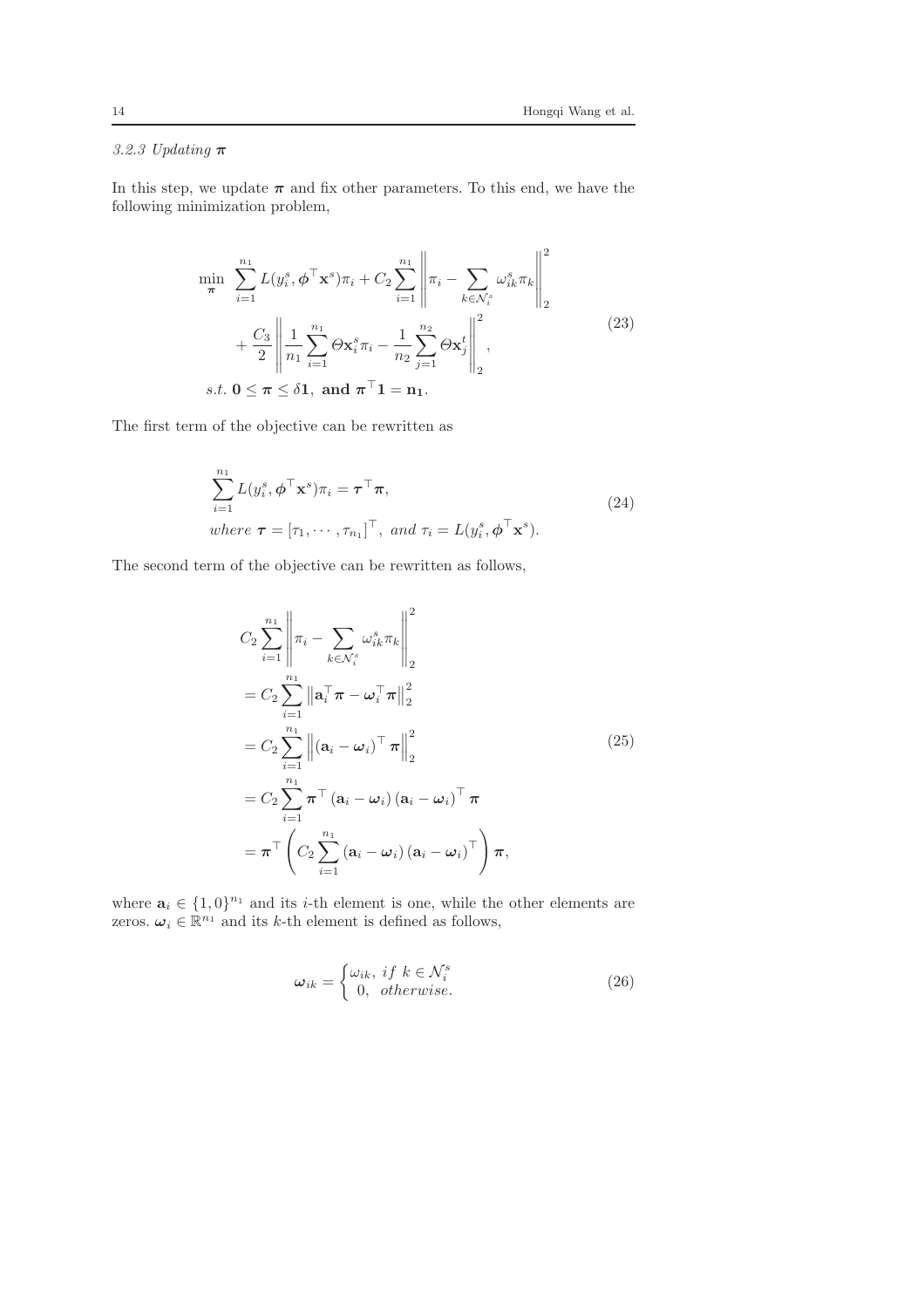<span id="page-14-0"></span>The third term of the objective function is rewritten as follows,

$$
\frac{C_3}{2} \left\| \frac{1}{n_1} \sum_{i=1}^{n_1} \Theta \mathbf{x}_i^s \pi_i - \frac{1}{n_2} \sum_{j=1}^{n_2} \Theta \mathbf{x}_j^t \right\|_2^2
$$
\n
$$
= \frac{C_3}{2} \left\| \boldsymbol{\Gamma} \boldsymbol{\pi} - \boldsymbol{\vartheta} \right\|_2^2
$$
\n
$$
= \frac{C_3}{2} \boldsymbol{T} \boldsymbol{r} \left( (\boldsymbol{\Gamma} \boldsymbol{\pi} - \boldsymbol{\vartheta})^\top (\boldsymbol{\Gamma} \boldsymbol{\pi} - \boldsymbol{\vartheta}) \right)
$$
\n
$$
= \frac{C_3}{2} \left( \boldsymbol{\pi}^\top \boldsymbol{\Gamma}^\top \boldsymbol{\Gamma} \boldsymbol{\pi} - 2 \boldsymbol{\vartheta}^\top \boldsymbol{\Gamma} \boldsymbol{\pi} + \boldsymbol{\vartheta}^\top \boldsymbol{\vartheta} \right),
$$
\nwhere  $\boldsymbol{\Gamma} = \left[ \frac{1}{n_1} \Theta \mathbf{x}_1^s, \cdots, \frac{1}{n_1} \Theta \mathbf{x}_{n_1}^s \right] \in \mathbb{R}^{r \times n_1},$   
\nand  $\boldsymbol{\vartheta} = \frac{1}{n_2} \sum_{j=1}^{n_2} \Theta \mathbf{x}_j^t \in \mathbb{R}^{n_1}.$ \n
$$
(27)
$$

<span id="page-14-2"></span>Substituting  $(24)$ ,  $(25)$ , and  $(27)$  back to  $(23)$ , we have

$$
\min_{\boldsymbol{\pi}} \ \boldsymbol{\tau}^{\top} \boldsymbol{\pi} + \boldsymbol{\pi}^{\top} \left( C_2 \sum_{i=1}^{n_1} \left( \mathbf{a}_i - \boldsymbol{\omega}_i \right) \left( \mathbf{a}_i - \boldsymbol{\omega}_i \right)^{\top} \right) \boldsymbol{\pi} \n+ \frac{C_3}{2} \left( \boldsymbol{\pi}^{\top} \boldsymbol{\Gamma}^{\top} \boldsymbol{\Gamma} \boldsymbol{\pi} - 2 \boldsymbol{\vartheta}^{\top} \boldsymbol{\Gamma} \boldsymbol{\pi} + \boldsymbol{\vartheta}^{\top} \boldsymbol{\vartheta} \right) \ns.t. \ \mathbf{0} \leq \boldsymbol{\pi} \leq \delta \mathbf{1}, \text{ and } \boldsymbol{\pi}^{\top} \mathbf{1} = \mathbf{n}_1.
$$
\n(28)

This is a quadratic programming problem with linear constraints. We can solve this problem by active set algorithm.

# 3.3 Iterative algorithm

The iterative learning algorithm of our proposed method is summarized in Algorithm [1.](#page-14-1)

<span id="page-14-1"></span>Algorithm 1 Iterative learning algorithm of shared subspace and partially shared classifiers (SSPSC).

```
Input: Source and target domain training sets, \{(\mathbf{x}_1^s, y_1^s), \cdots, (\mathbf{x}_{n_1}^s, y_{n_1}^s)\}\ and
\{(\mathbf{x}^t_1, y^t_1), \cdots, (\mathbf{x}^t_{n_3}, y^t_{n_3}), \mathbf{x}^t_{n_3+1}, \cdots, \mathbf{x}^t_{n_2}\};Input: Weight factors of different terms C_1, C_2 and C_3;
Initialize \phi, \varphi, and \pi;
repeat
  Update \Theta (18);
   Update \bf{w} (15);
  Update \phi and \varphi (22);
  Update \pi (28);
until Converge
```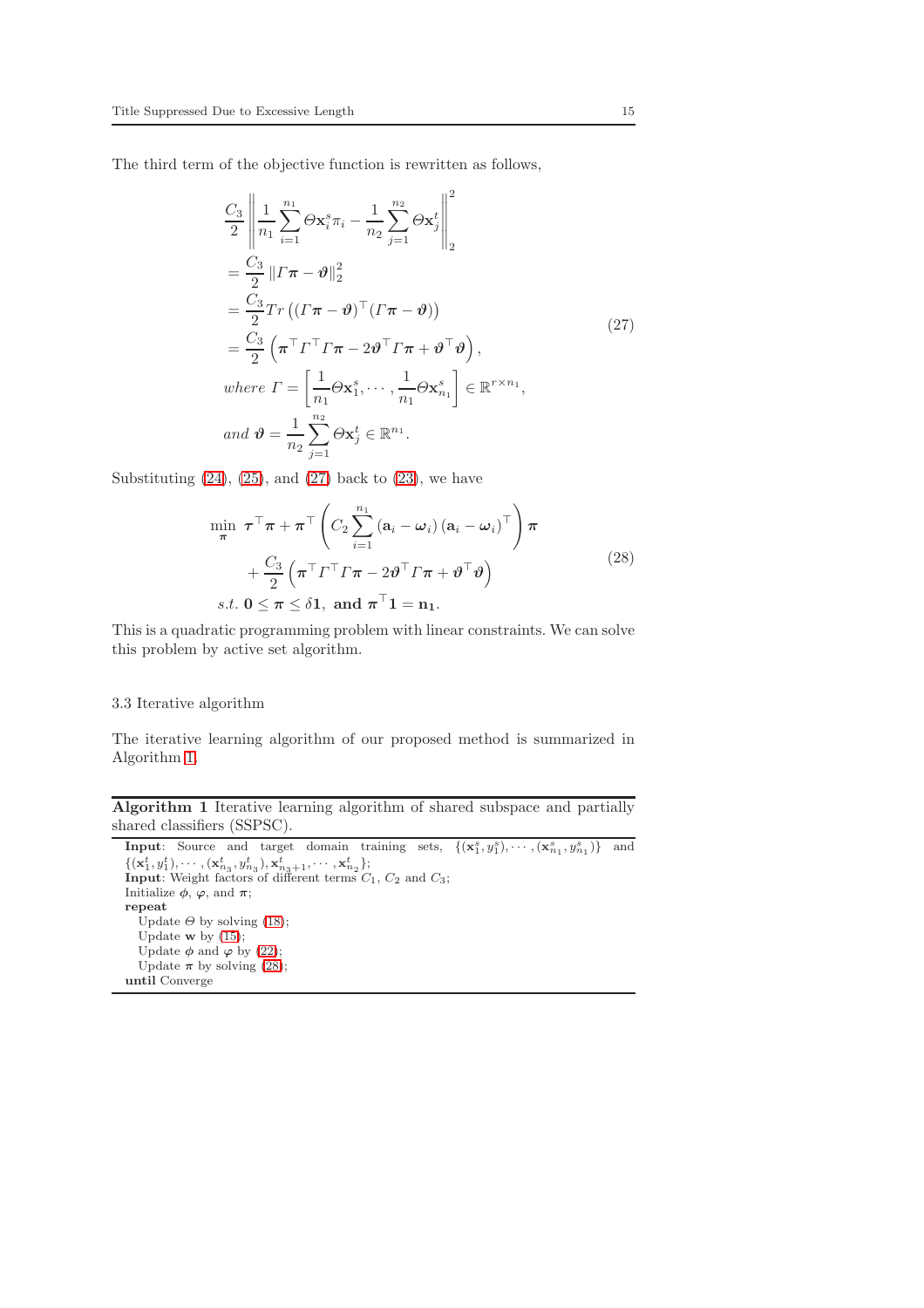## <span id="page-15-0"></span>4 Experimental Results

In this section, we conduct some experiments over five benchmark domain transfer learning data sets to evaluate the performances of the proposed method. We firstly test how the proposed method works with different values of term weights,  $C_1$ ,  $C_2$ , and  $C_3$ . Then we test the classification performance of the proposed method by comparing it to different transfer learning methods, both in term of classification accuracy and running time.

### 4.1 Benchmark Data Sets

In the experiments, we use five benchmark data sets. They are listed as follows.

- Travel destination review data set is a data set of reviews to several destinations of touring. In this data set, we have four Europe destinations of traveling, which are London, Rome, Paris, and Venice. For each destination, we collected 200 positive reviews and 200 negative reviews. We treat each travel destination as a domain, and each review as a data point. In the experiment, we randomly select one destination as a source domain, and select another destination as a target domain. To extract features from a review, we use the bag-of-words features.
- 20-Newsgroup corpus data set is a data set of newspaper documents. It contains documents of 20 classes. The classes are organized in a hierarchical structure. For a class, it usually have two or more sub-classes. For example, in the class of car, there are two sub-classes, which are motorcycle and auto. To split this data set to source domain and target domain, for one class, we keep one sub-class in the source domain, while put the other sub-class to the target domain. We follow the splitting of source and target domain of NG14 data set of [\[2\]](#page-19-0). In this data set, there are 6 classes, and for each class, one sub-class is in the source domain, and another sub-class is in the target domain. For each domain, the number of data points is 2,400. The bag-of-word features of each document are used as original features.
- Amazon review data set is a data set of reviews of products. It contains reviews of three types of products, which are books, DVD and Music. The reviews belongs to two classes, which are positive and negative. We treat the review of books as source domain, and that of DVD as target domain. For each domain, we have 2,000 positive reviews and 2,000 reviews. Again, we use the bag-of-words features as the features of reviews.
- GEMEP-FERA face expression data set is a data of videos of faces. In this data set, we have the 87 face videos of 7 individuals. We treat the each individual as a domain, and each frame of the videos as a data point. We randomly select one individual as a source domain, and another individual as a target domain. The problem of classification is to classify a given frame to one of the 7 face expression classes.
- Spam email data set is a set of emails of different individuals. In this data set, there are emails of three different individuals' inboxes, and we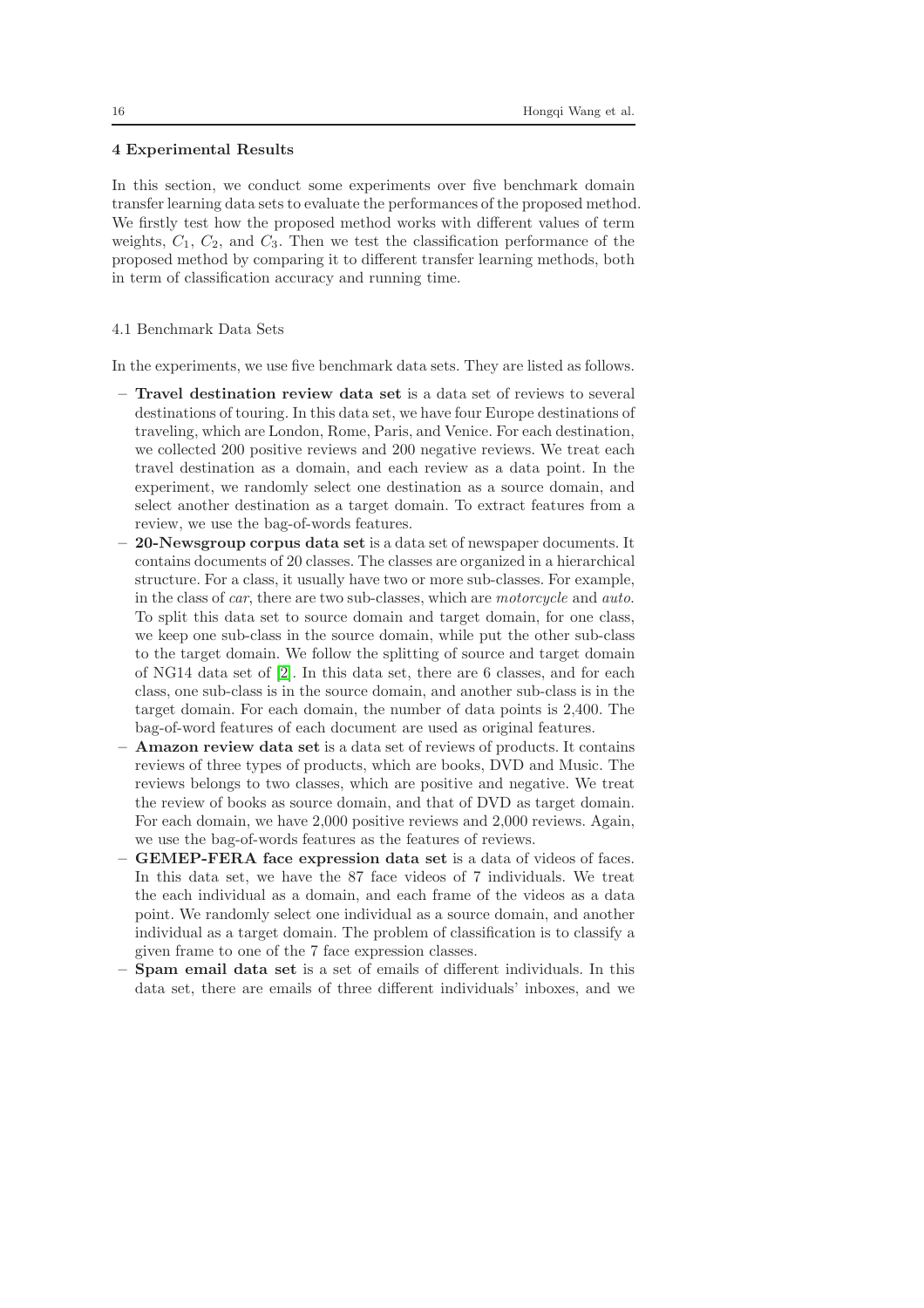treat each individual as a domain. In each individual's inbox, there are 2,500 emails, and the emails are classified to two different classes, which are normal email and spam email. we also randomly choose one individual as a source domain, and another one as a target domain.

### 4.2 Experiment Process

In the experiments, we use the 10-fold cross validation. We set all the source domain data points labeled data points, and use all of them in the training process. Moreover, we split the target domain set to ten folds. Each fold is used as a test set, and the other folds are combined and used as a training set. For the training set, we randomly choose a half of the data points and set them as labeled data points, and leave the remaining half as unlabeled. We use the source domain training set and the target domain training set to train the parameters of our model using the proposed algorithm, and then apply the trained model to the test set and evaluate the classification performances. For the multi-class classification problem, we extend the proposed binary classification model to multi-class classification by the one-vs-all strategy. For the data set with more than two domains, we use each domain as a target domain in turns, and randomly choose anther domain as a source domain. The accuracies of over all the target domains are averaged and reported as the final results.

### 4.3 Sensitivity to Term Weights

We study the sensitivity to the term weights of the objective function,  $C_1$ ,  $C_2$ , and  $C_3$ . As an example, we use the data set of travel destination reviews. The accuracies of the proposed algorithm with different values of  $C_1$ ,  $C_2$ , and  $C_3$  are reported in Figure [1.](#page-17-0) From the figure, we can see that the proposed method is stable to weight  $C_1$ . The highest accuracy is obtained when  $C_1$  is set to 10. For  $C_2$ , the accuracies are also stable to the changes of the values. The accuracies are around 0.75. However, for  $C_3$ , we have a clear trend that the accuracies are increasing with larger values of  $C_3$ .

### 4.4 Comparison to Other Transfer Learning Methods

We compare the proposed method to the methods listed in the section [1.1.](#page-1-0) The comparison is reported in terms of classification accuracy and running time.

# 4.4.1 Classification Accuracy

The classification accuracies of the compared methods over five benchmark data sets are reported in Table [1.](#page-18-1) The proposed method outperforms all the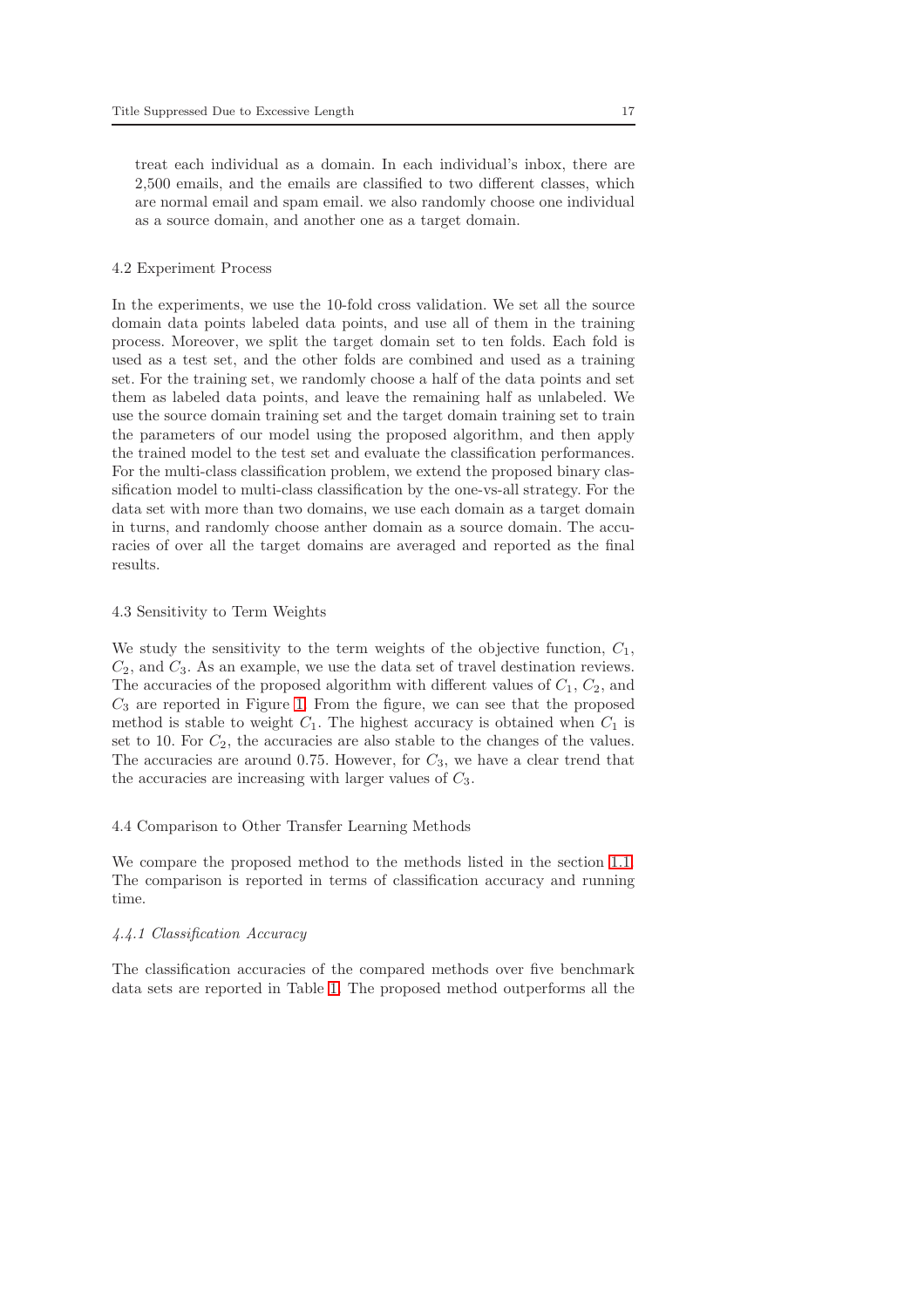

<span id="page-17-0"></span>Fig. 1 Sensitivity curves to the term weights,  $C_1$ ,  $C_2$  and  $C_3$  over Travel data set.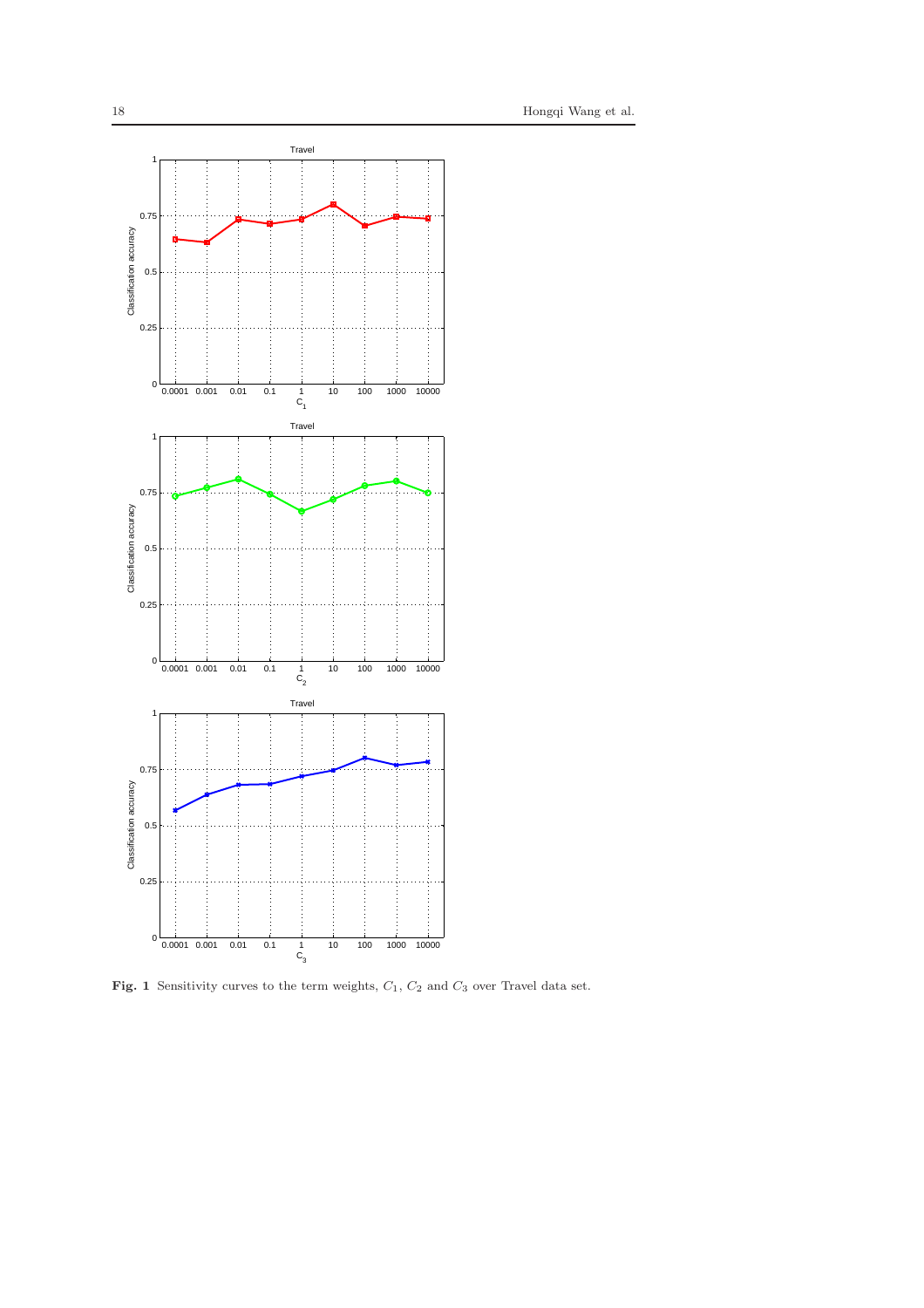<span id="page-18-1"></span>

| Methods                          | Travel | 20-Newsgroup | Amazon | <b>GEMEP</b> | Spam   |
|----------------------------------|--------|--------------|--------|--------------|--------|
| Proposed                         | 0.8015 | 0.6210       | 0.7812 | 0.6450       | 0.8641 |
| $\lceil 2 \rceil$<br>Chen et al. | 0.6841 | 0.5815       | 0.7621 | 0.6214       | 0.8514 |
| Chu et al. $[3]$                 | 0.7642 | 0.5471       | 0.7642 | 0.6715       | 0.8354 |
| [16]<br>Ma et al.                | 0.7435 | 0.5164       | 0.7255 | 0.6358       | 0.8012 |
| Xiao and Guo<br>[25]             | 0.7033 | 0.5236       | 0.7462 | 0.6451       | 0.8294 |
| [8]<br>Li et al.                 | 0.7134 | 0.5615       | 0.7134 | 0.6154       | 0.8122 |

Table 1 Classification accuracy of compared methods over benchmark data sets.

Table 2 Running time of compared methods over benchmark data sets (seconds).

<span id="page-18-2"></span>

| Methods                          | Travel | 20-Newsgroup | Amazon | <b>GEMEP</b> | Spam   |
|----------------------------------|--------|--------------|--------|--------------|--------|
| Proposed                         | 15.51  | 79.16        | 60.45  | 20.16        | 94.51  |
| $\lceil 2 \rceil$<br>Chen et al. | 28.45  | 91.66        | 86.21  | 25.18        | 120.43 |
| Chu et al. [3]                   | 18.41  | 86.38        | 65.77  | 23.64        | 100.67 |
| Ma et al. $[16]$                 | 21.83  | 92.14        | 71.94  | 31.68        | 136.18 |
| Xiao and Guo [25]                | 19.66  | 84.16        | 66.34  | 26.96        | 140.57 |
| Li et al. $[8]$                  | 35.09  | 100.60       | 70.14  | 30.01        | 134.10 |

compared methods over four benchmark data sets. The only exception is the case of the face expression classification problem over GEMEP data set, where the method of Chu et al. [\[3\]](#page-19-1) obtains slightly better performance than the proposed method. However, even in the experiments over GEMEP, the proposed method still has the second best performance. In the experiments over both Travel destination review data set and the 20-Newsgroup data set, the proposed method outperforms the other methods significantly.

## 4.4.2 Running Time

The running time of the training process of the compared algorithms over different benchmark data sets are reported in Table [2.](#page-18-2) From the reported results, we can see that the proposed method has the least running time. Moreover, we can also see that the running time is also relevant to the size of the data set. For example, in the two smallest data set, Travel and GEMEP data sets, the running time is also shorter than the running time over other data sets.

# <span id="page-18-0"></span>5 Conclusions

In this paper, we proposed a novel transfer learning method. The features of this work is listed as follows,

– Instead of learning a shared representation and classifier directly for both source and target domains, we proposed to learn shared subspaces and classifier, and then adapt it to source and target domains.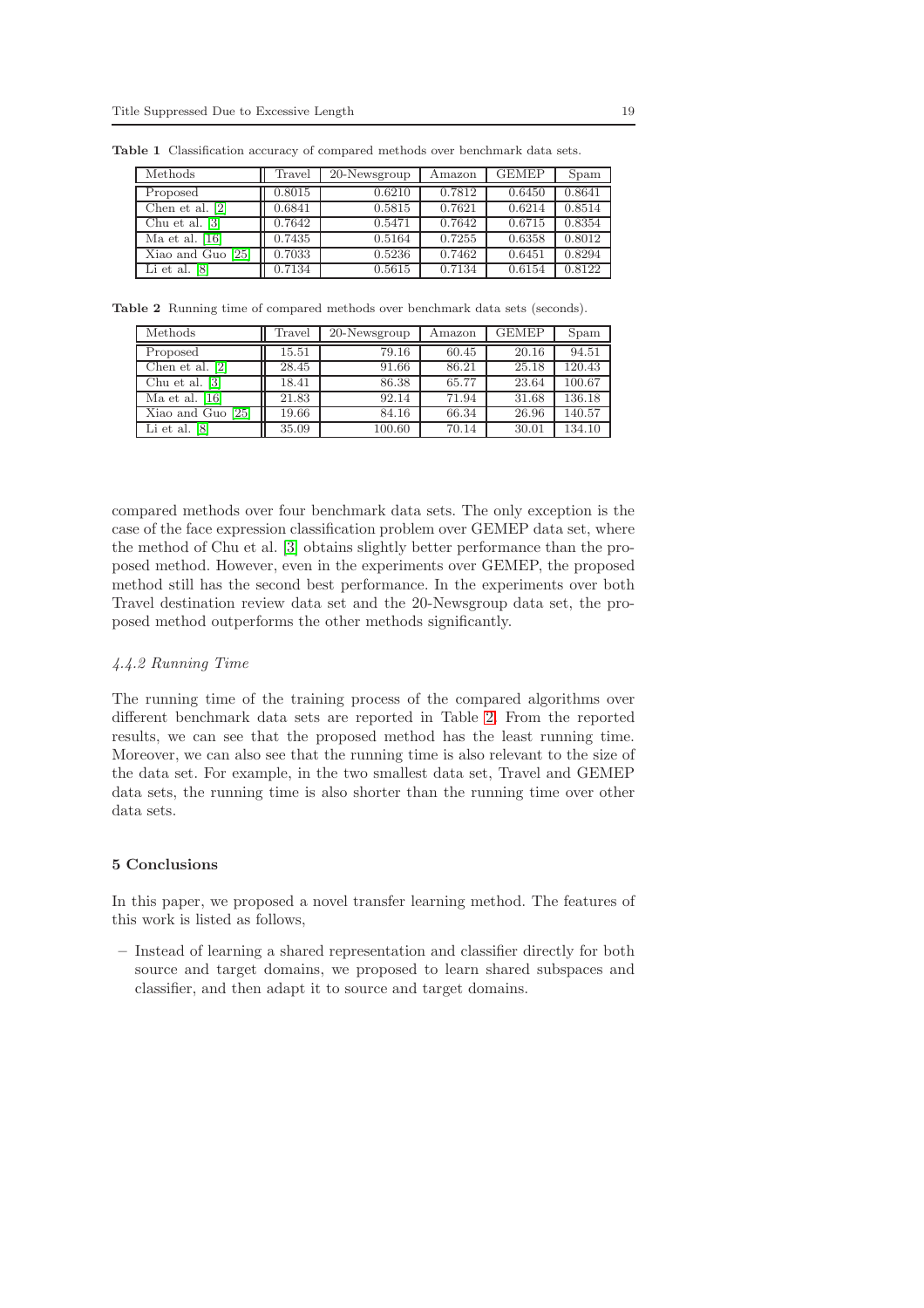- Instead of using the source domain data points equally to estimate the distribution of the source domain, we proposed to weight the source domain data points in the subspaces to match the distributions of the two domains.
- We also proposed to regularize the weighting factors of the source domain data points and the classification responses of the target domain data points by the local reconstruction coefficients.

The minimization problem of our method is based on these features, and we solve it by an iterative algorithm. Experiments show its advantages over some other methods.

# <span id="page-19-2"></span>6 Future Works

In the future, we will study extending the proposed method to extremely large data sets, i.e., big data. We have two strategies to change the proposed algorithm to scale to big data sets. The first strategy is to parallelize the algorithm. The big data set can be split to many small sub-sets and the algorithm can be parallelized to process these sub-sets simultaneously. The second strategy is to use the stochastic optimization method by using the data points one by one, not using all of them sententiously. We also will extend the proposed algorithm to various applications, such as computational mechanic [\[24,](#page-20-7)[29,](#page-21-2)[15,](#page-20-8)[17,](#page-20-9)[26,](#page-20-10)[30\]](#page-21-3), multimedia $[21, 9, 14, 22, 23]$  $[21, 9, 14, 22, 23]$  $[21, 9, 14, 22, 23]$  $[21, 9, 14, 22, 23]$  $[21, 9, 14, 22, 23]$  $[21, 9, 14, 22, 23]$  $[21, 9, 14, 22, 23]$  $[21, 9, 14, 22, 23]$  $[21, 9, 14, 22, 23]$ , nanotechnology  $[10, 11, 13, 12, 1]$  $[10, 11, 13, 12, 1]$  $[10, 11, 13, 12, 1]$  $[10, 11, 13, 12, 1]$  $[10, 11, 13, 12, 1]$  $[10, 11, 13, 12, 1]$  $[10, 11, 13, 12, 1]$  $[10, 11, 13, 12, 1]$ , etc. We will also consider use some other models to represent and construction the classifier, such as Bayesian network [\[6,](#page-20-20)[4,](#page-19-4)[5\]](#page-20-21).

### Acknowledgements

This research was supported by National Natural Science Foundation (71173062, 71203047), Key Program for Science and Technology Research of Heilongjiang Province (GB14D201) and University Academic Innovation Team Construction Plan of Philosophy and Social Sciences in Heilongjiang Province (TD201203).

## References

- <span id="page-19-3"></span>1. Chen, A., Eberle, M., Lunt, E., Liu, S., Leake, K., Rudenko, M., Hawkins, A., Schmidt, H.: Dual-color fluorescence cross-correlation spectroscopy on a planar optofluidic chip. Lab on a Chip 11(8), 1502–1506 (2011)
- <span id="page-19-0"></span>2. Chen, B., Lam, W., Tsang, I., Wong, T.L.: Discovering low-rank shared concept space for adapting text mining models. IEEE Transactions on Pattern Analysis and Machine Intelligence 35(6), 1284–1297 (2013)
- <span id="page-19-1"></span>3. Chu, W.S., Torre, F.D.L., Cohn, J.F.: Selective transfer machine for personalized facial action unit detection. In: Computer Vision and Pattern Recognition (CVPR), 2013 IEEE Conference on, pp. 3515–3522 (2013)
- <span id="page-19-4"></span>4. Fan, X., Malone, B., Yuan, C.: Finding optimal bayesian network structures with constraints learned from data. In: Proceed. of the 30th Conf. on Uncertainty in Artificial Intelligence (UAI-2014) (2014)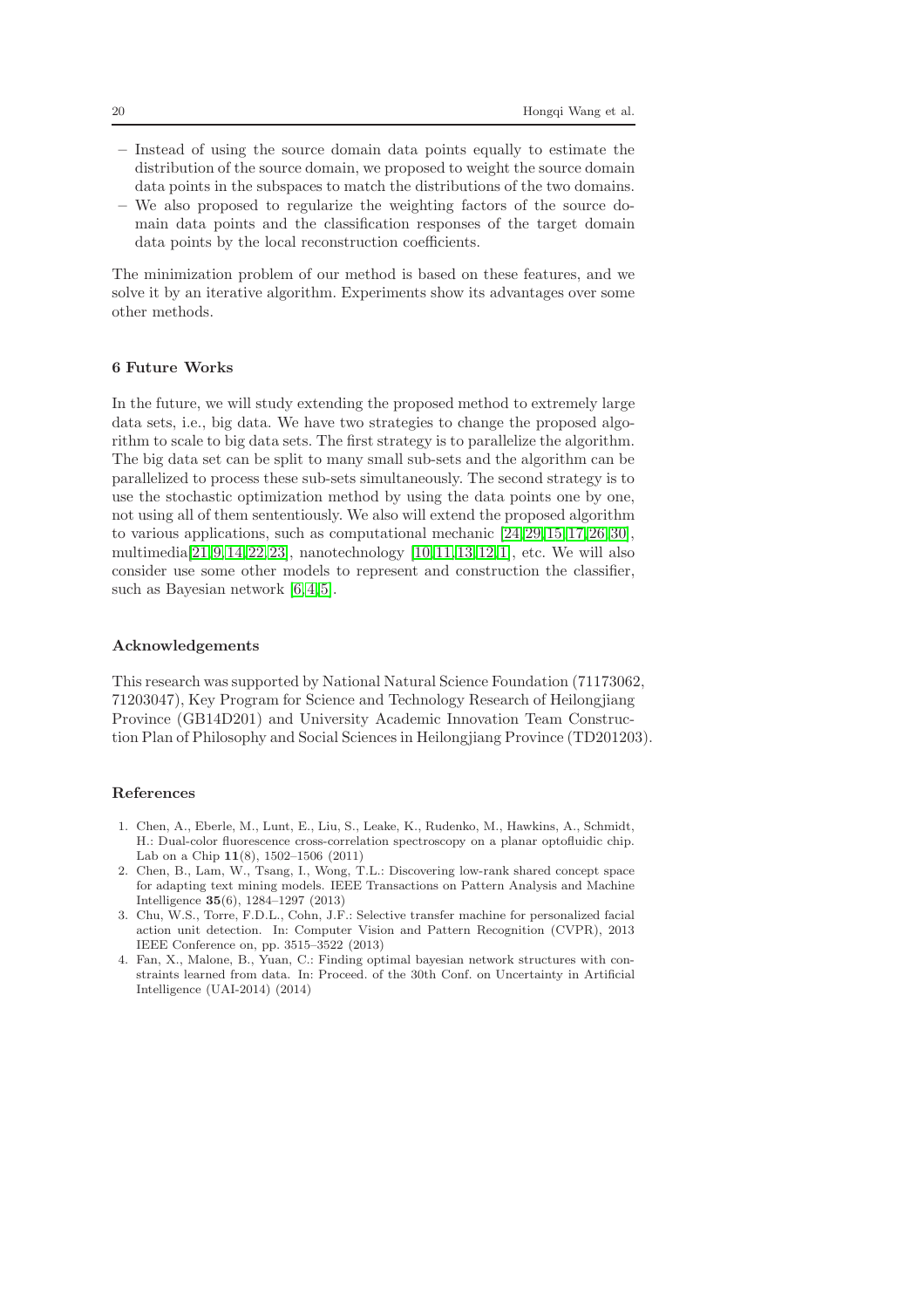- <span id="page-20-21"></span>5. Fan, X., Yuan, C.: An improved lower bound for bayesian network structure learning. In: Proceedings of the 29th AAAI Conference on Artificial Intelligence (AAAI-2015) (2015)
- <span id="page-20-20"></span>6. Fan, X., Yuan, C., Malone, B.: Tightening bounds for bayesian network structure learning. In: Proceedings of the 28th AAAI Conference on Artificial Intelligence (AAAI-2014) (2014)
- <span id="page-20-0"></span>7. La, L., Guo, Q., Cao, Q., Wang, Y.: Transfer learning with reasonable boosting strategy. Neural Computing and Applications 24(3-4), 807–816 (2014)
- <span id="page-20-6"></span>8. Li, W., Duan, L., Xu, D., Tsang, I.: Learning with augmented features for supervised and semi-supervised heterogeneous domain adaptation. IEEE Transactions on Pattern Analysis and Machine Intelligence 36(6), 1134–1148 (2014)
- <span id="page-20-12"></span>9. Lin, F., Wang, J., Zhang, N., Xiahou, J., McDonald, N.: Multi-kernel learning for multivariate performance measures optimization. Neural Computing and Applications pp. 1–13 (2016)
- <span id="page-20-16"></span>10. Liu, S., Hawkins, A.R., Schmidt, H.: Optofluidic devices with integrated solid-state nanopores. Microchimica Acta 183(4), 1275–1287 (2016)
- <span id="page-20-17"></span>11. Liu, S., Wall, T.A., Ozcelik, D., Parks, J.W., Hawkins, A.R., Schmidt, H.: Electro-optical detection of single  $\lambda$ -dna. Chemical Communications  $\mathbf{51}(11)$ , 2084–2087 (2015)
- <span id="page-20-19"></span>12. Liu, S., Yuzvinsky, T.D., Schmidt, H.: Effect of fabrication-dependent shape and composition of solid-state nanopores on single nanoparticle detection. ACS nano 7(6), 5621–5627 (2013)
- <span id="page-20-18"></span>13. Liu, S., Zhao, Y., Parks, J.W., Deamer, D.W., Hawkins, A.R., Schmidt, H.: Correlated electrical and optical analysis of single nanoparticles and biomolecules on a nanoporegated optofluidic chip. Nano letters 14(8), 4816–4820 (2014)
- <span id="page-20-13"></span>14. Liu, X., Wang, J., Yin, M., Edwards, B., Xu, P.: Supervised learning of sparse context reconstruction coefficients for data representation and classification. Neural Computing and Applications pp. 1–9 (2015)
- <span id="page-20-8"></span>15. Liu, Y., Yang, J., Zhou, Y., Hu, J.: Structure design of vascular stents. Multiscale simulations and mechanics of biological materials pp. 301–317 (2013)
- <span id="page-20-4"></span>16. Ma, Z., Yang, Y., Sebe, N., Hauptmann, A.G.: Knowledge adaptation with partiallyshared features for event detectionusing few exemplars. Pattern Analysis and Machine Intelligence, IEEE Transactions on 36(9), 1789–1802 (2014)
- <span id="page-20-9"></span>17. Peng, B., Liu, Y., Zhou, Y., Yang, L., Zhang, G., Liu, Y.: Modeling nanoparticle targeting to a vascular surface in shear flow through diffusive particle dynamics. Nanoscale research letters 10(1), 1–9 (2015)
- <span id="page-20-2"></span>18. Seera, M., Lim, C.: Transfer learning using the online fuzzy min-max neural network. Neural Computing and Applications pp. 1–12 (2013)
- <span id="page-20-1"></span>19. Seera, M., Lim, C.: Transfer learning using the online fuzzy minmax neural network. Neural Computing and Applications 25(2), 469–480 (2014)
- <span id="page-20-3"></span>20. Tahmoresnezhad, J., Hashemi, S.: Visual domain adaptation via transfer feature learning. Knowledge and Information Systems pp. 1–21 (2016)
- <span id="page-20-11"></span>21. Wang, H., Wang, J.: An effective image representation method using kernel classification. In: Tools with Artificial Intelligence (ICTAI), 2014 IEEE 26th International Conference on, pp. 853–858. IEEE (2014)
- <span id="page-20-14"></span>22. Wang, J., Wang, H., Zhou, Y., McDonald, N.: Multiple kernel multivariate performance learning using cutting plane algorithm. In: Systems, Man, and Cybernetics (SMC), 2015 IEEE International Conference on, pp. 1870–1875. IEEE (2015)
- <span id="page-20-15"></span>23. Wang, J., Zhou, Y., Duan, K., Wang, J.J.Y., Bensmail, H.: Supervised cross-modal factor analysis for multiple modal data classification. In: Systems, Man, and Cybernetics (SMC), 2015 IEEE International Conference on, pp. 1882–1888. IEEE (2015)
- <span id="page-20-7"></span>24. Wang, S., Zhou, Y., Tan, J., Xu, J., Yang, J., Liu, Y.: Computational modeling of magnetic nanoparticle targeting to stent surface under high gradient field. Computational mechanics 53(3), 403–412 (2014)
- <span id="page-20-5"></span>25. Xiao, M., Guo, Y.: Feature space independent semi-supervised domain adaptation via kernel matching. IEEE Transactions on Pattern Analysis and Machine Intelligence 37(1), 54–66 (2015)
- <span id="page-20-10"></span>26. Xu, J., Yang, J., Huang, N., Uhl, C., Zhou, Y., Liu, Y.: Mechanical response of cardiovascular stents under vascular dynamic bending. Biomedical engineering online 15(1), 1 (2016)